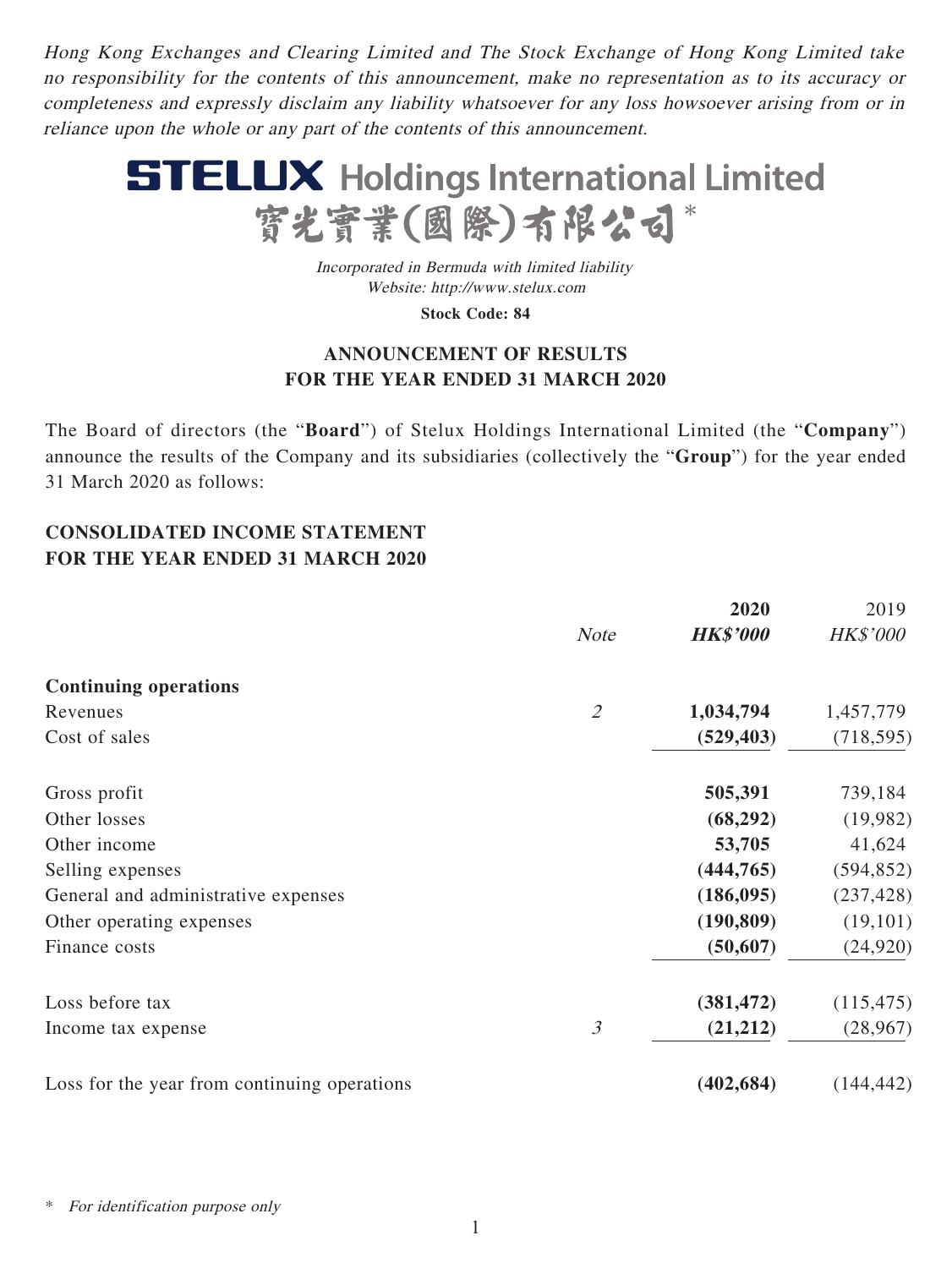# **CONSOLIDATED INCOME STATEMENT (Continued)**

|                                                                         | <b>Note</b>                 | 2020<br><b>HK\$'000</b> | 2019<br>HK\$'000 |
|-------------------------------------------------------------------------|-----------------------------|-------------------------|------------------|
| <b>Discontinued operations</b>                                          |                             |                         |                  |
| Loss for the year from discontinued operations                          |                             |                         | (1,706)          |
| Gain on disposal of discontinued operations                             | $\mathcal S$                |                         | 111,766          |
| Profit for the year arising from discontinued operations                | $\mathcal{Z}$               |                         | 110,060          |
| Loss for the year                                                       |                             | (402, 684)              | (34, 382)        |
| Attributable to:                                                        |                             |                         |                  |
| Equity holders of the Company                                           |                             | (402, 898)              | (34, 551)        |
| Non-controlling interests                                               |                             | 214                     | 169              |
|                                                                         |                             | (402, 684)              | (34, 382)        |
| Loss attributable to the equity holders of the<br>Company arising from: |                             |                         |                  |
| - Continuing operations                                                 |                             | (402, 898)              | (144, 611)       |
| - Discontinued operations                                               | $\mathcal{L}_{\mathcal{L}}$ |                         | 110,060          |
|                                                                         |                             | (402, 898)              | (34, 551)        |
|                                                                         |                             |                         |                  |
|                                                                         |                             | <b>HK</b> cents         | HK cents         |
| Loss per share                                                          | $\mathfrak{I}$              |                         |                  |
| From continuing operations                                              |                             |                         |                  |
| - Basic and diluted                                                     |                             | (38.50)                 | (13.82)          |
| From continuing and discontinued operations                             | $\mathfrak{I}$              |                         |                  |
| - Basic and diluted                                                     |                             | (38.50)                 | (3.30)           |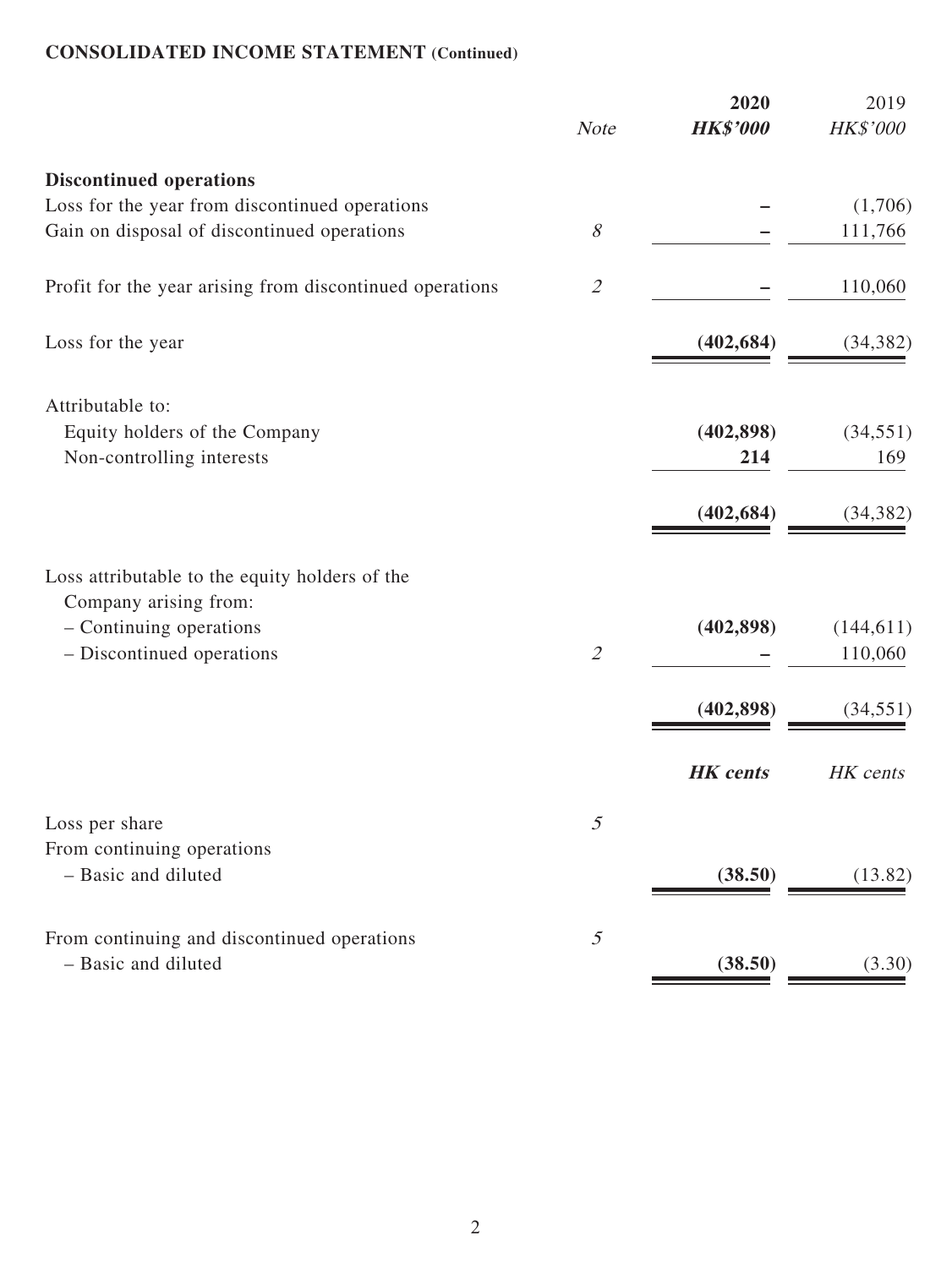# **CONSOLIDATED STATEMENT OF COMPREHENSIVE INCOME FOR THE YEAR ENDED 31 MARCH 2020**

|                                                                                                                              | 2020<br><b>HK\$'000</b> | 2019<br>HK\$'000 |
|------------------------------------------------------------------------------------------------------------------------------|-------------------------|------------------|
| Loss for the year                                                                                                            | (402, 684)              | (34, 382)        |
|                                                                                                                              |                         |                  |
| Other comprehensive loss:<br>Items that may be reclassified subsequently to profit or loss:                                  |                         |                  |
| Exchange differences of translation of foreign operations<br>Release of exchange reserve upon disposal                       | (42,789)                | 7,171            |
| of discontinued operations                                                                                                   |                         | (14, 978)        |
|                                                                                                                              | (42,789)                | (7, 807)         |
| Items that will not be reclassified to profit or loss:                                                                       |                         |                  |
| Gain on revaluation of property, plant and equipment, net of tax<br>Change in fair value of equity investments at fair value |                         | 202,040          |
| through other comprehensive income                                                                                           | (9,526)                 | 2,596            |
|                                                                                                                              | (9,526)                 | 204,636          |
| Other comprehensive (loss)/income for the year, net of tax                                                                   | (52, 315)               | 196,829          |
| Total comprehensive (loss)/income for the year                                                                               | (454, 999)              | 162,447          |
| Attributable to:                                                                                                             |                         |                  |
| Equity holders of the Company                                                                                                | (454, 525)              | 163,211          |
| Non-controlling interests                                                                                                    | (474)                   | (764)            |
|                                                                                                                              | (454,999)               | 162,447          |
| Total comprehensive (loss)/income for the year attributable                                                                  |                         |                  |
| to the equity holders of the Company arising from:<br>Continuing operations                                                  | (454, 525)              | 68,129           |
| Discontinued operations                                                                                                      |                         | 95,082           |
|                                                                                                                              | (454, 525)              | 163,211          |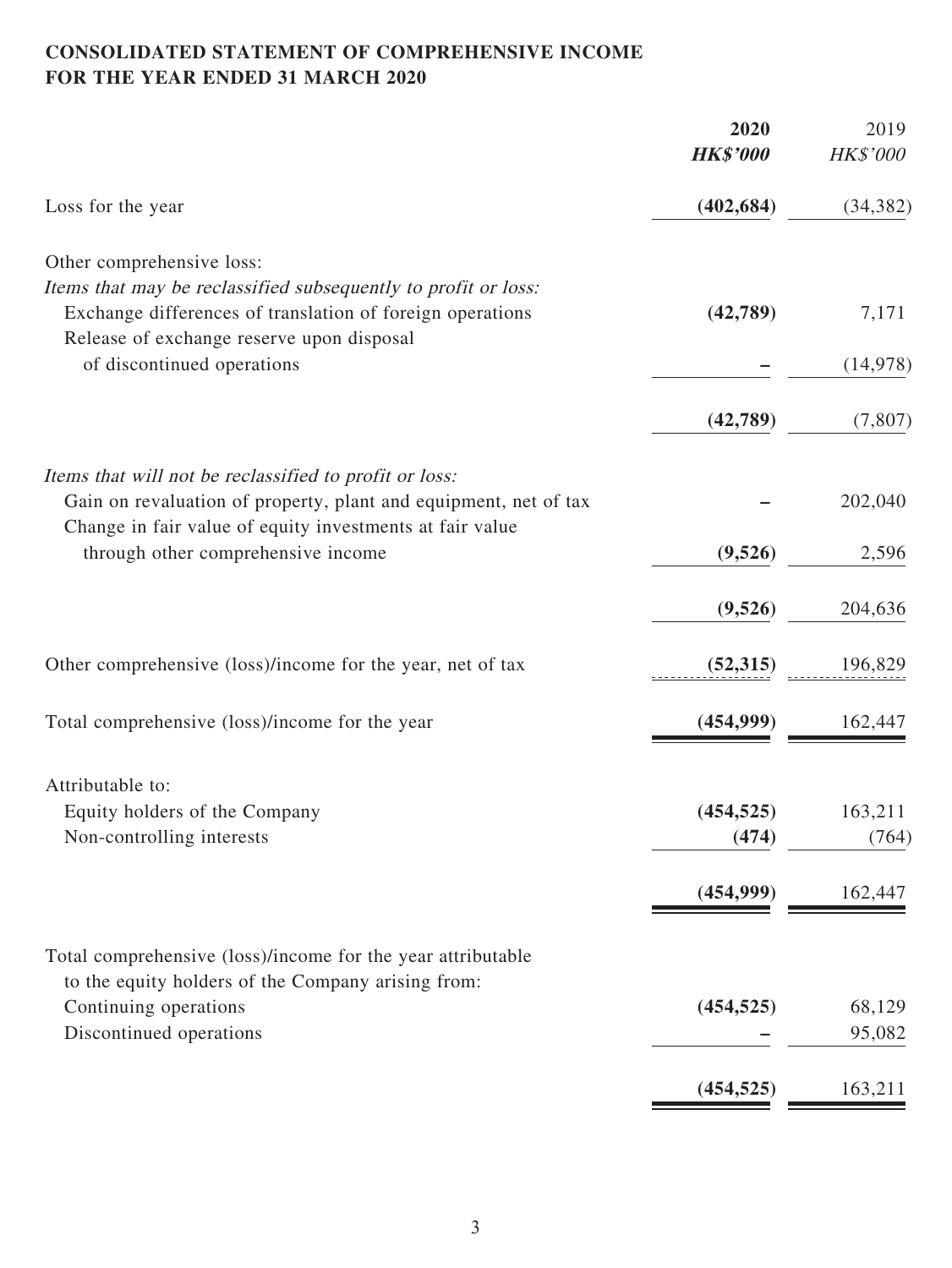# **CONSOLIDATED BALANCE SHEET AS AT 31 MARCH 2020**

|                                                |             | 2020            | 2019      |
|------------------------------------------------|-------------|-----------------|-----------|
|                                                | <b>Note</b> | <b>HK\$'000</b> | HK\$'000  |
| <b>ASSETS</b>                                  |             |                 |           |
| Non-current assets                             |             |                 |           |
| Property, plant and equipment                  |             | 131,315         | 165,411   |
| Investment properties                          |             | 519,800         | 586,100   |
| Prepaid lease premium                          |             |                 | 11,135    |
| Right-of-use assets                            |             | 198,704         |           |
| Intangible assets                              |             | 57,541          | 65,633    |
| Deferred tax assets                            |             | 38,384          | 49,553    |
| Equity investments at fair value through other |             |                 |           |
| comprehensive income                           |             | 5,444           | 14,970    |
| Deposits and prepayments                       | 6           | 36,638          | 55,080    |
| Total non-current assets                       |             | 987,826         | 947,882   |
| Current assets                                 |             |                 |           |
| Inventories                                    |             | 373,040         | 559,829   |
| Trade and other receivables                    | 6           | 163,454         | 182,488   |
| Pledged bank deposits                          |             | 54,579          | 56,649    |
| Cash and cash equivalents                      |             | 127,016         | 234,869   |
| Total current assets                           |             | 718,089         | 1,033,835 |
| Total assets                                   |             | 1,705,915       | 1,981,717 |
| <b>EQUITY</b>                                  |             |                 |           |
| Capital and reserves attributable              |             |                 |           |
| to the equity holders of the Company           |             |                 |           |
| Share capital                                  |             | 104,647         | 104,647   |
| Reserves                                       |             | 425,799         | 880,324   |
| Shareholders' funds                            |             | 530,446         | 984,971   |
| Non-controlling interests                      |             | 6,655           | 7,129     |
| Total equity                                   |             | 537,101         | 992,100   |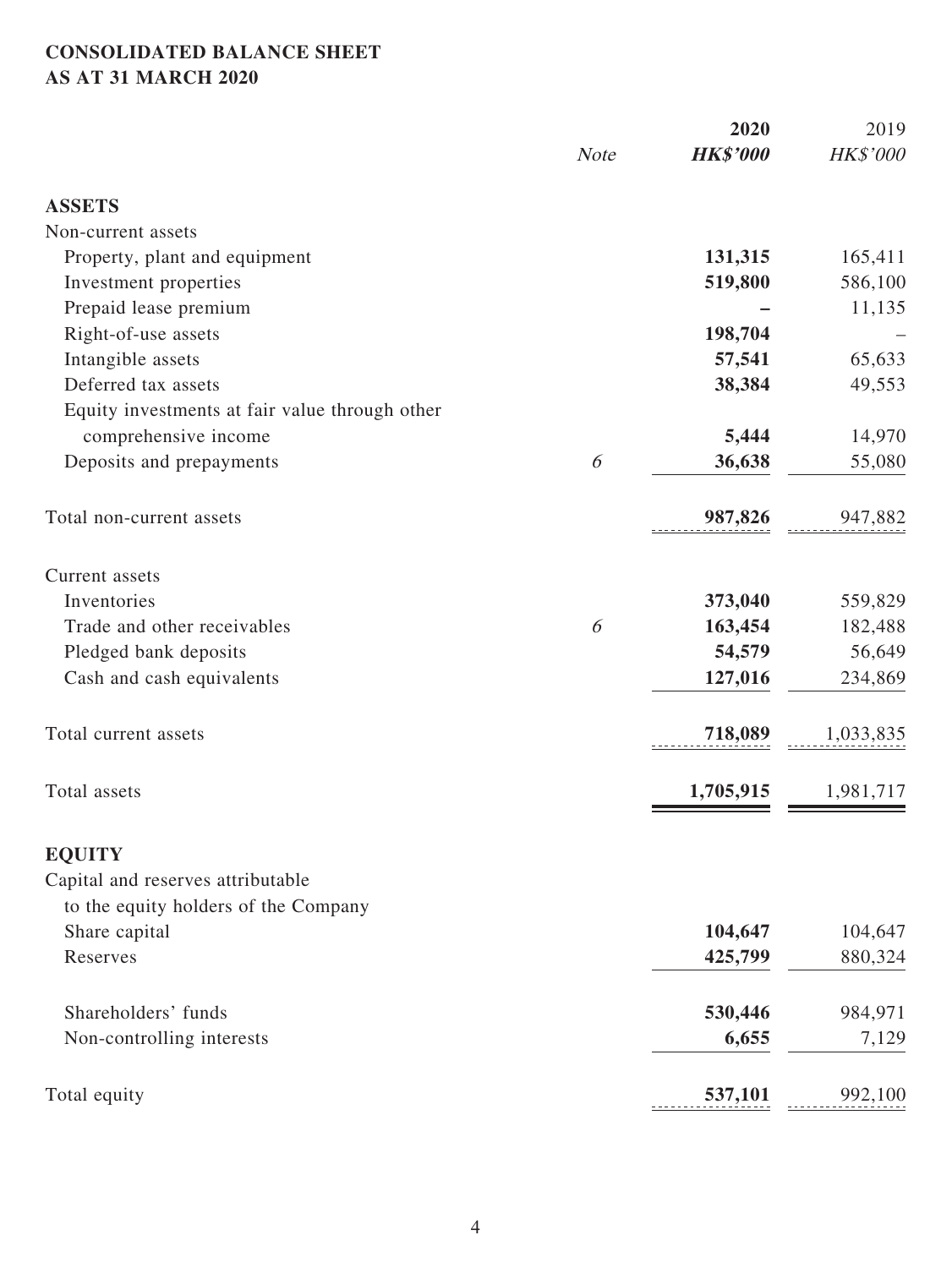# **CONSOLIDATED BALANCE SHEET (Continued)**

|                               | <b>Note</b>    | 2020<br><b>HK\$'000</b> | 2019<br>HK\$'000 |
|-------------------------------|----------------|-------------------------|------------------|
| <b>LIABILITIES</b>            |                |                         |                  |
| Non-current liabilities       |                |                         |                  |
| Deferred tax liabilities      |                | 32,933                  | 31,004           |
| Lease liabilities             |                | 118,251                 |                  |
| Total non-current liabilities |                | 151,184                 | 31,004           |
| <b>Current liabilities</b>    |                |                         |                  |
| Trade and other payables      | $\overline{7}$ | 172,583                 | 237,472          |
| Income tax payable            |                | 16,288                  | 32,840           |
| Bank and other borrowings     |                | 651,449                 | 688,301          |
| Lease liabilities             |                | 177,310                 |                  |
| Total current liabilities     |                | 1,017,630               | 958,613          |
| <b>Total liabilities</b>      |                | 1,168,814               | 989,617          |
| Total equity and liabilities  |                | 1,705,915               | 1,981,717        |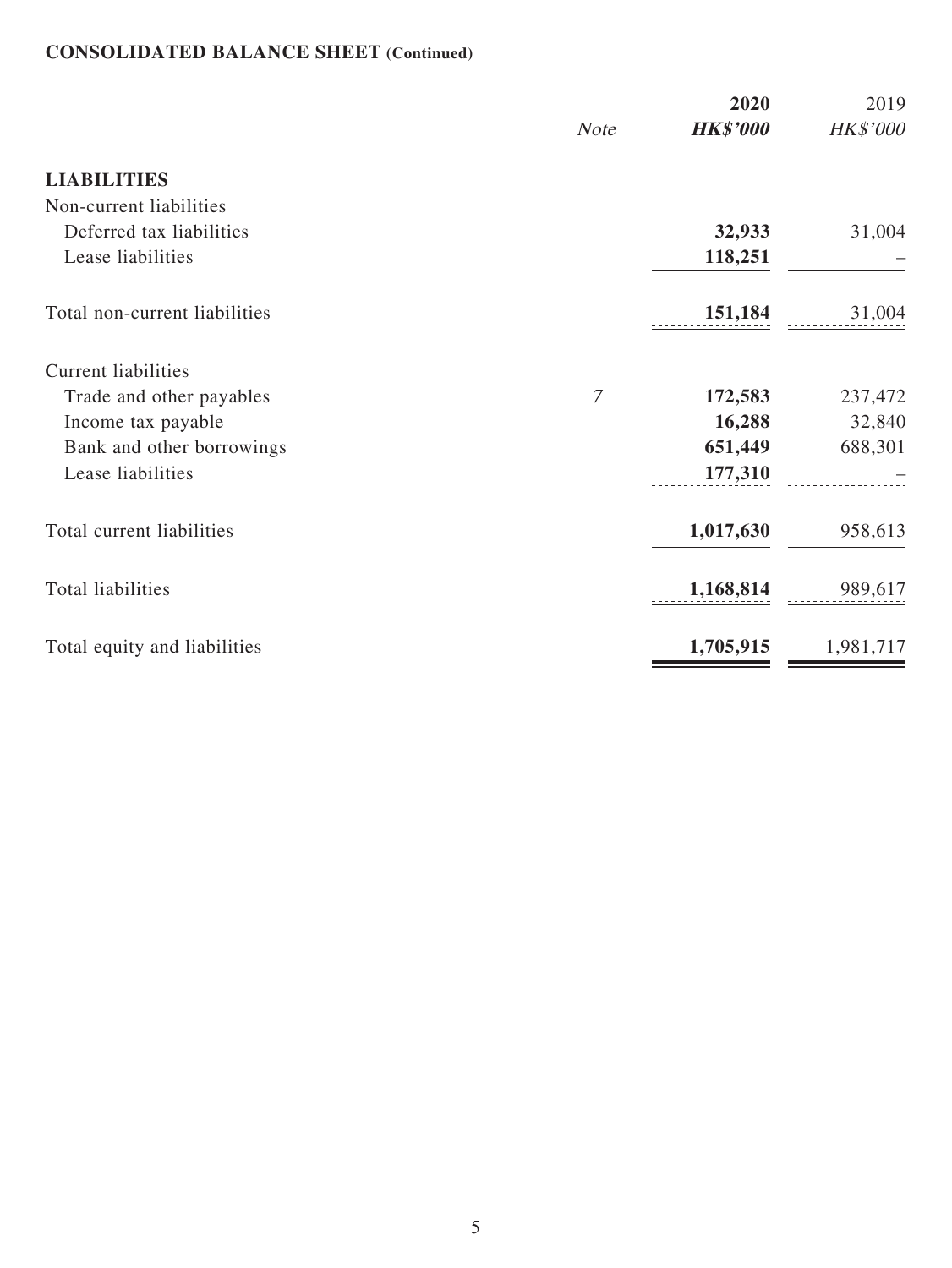## **NOTES TO THE CONSOLIDATED FINANCIAL STATEMENTS**

### **1. BASIS OF PREPARATION**

These consolidated financial statements have been prepared in accordance with all applicable Hong Kong Financial Reporting Standards ("HKFRSs") issued by the Hong Kong Institute of Certified Public Accountants (the "HKICPA"). HKFRSs comprise Hong Kong Financial Reporting Standards ("HKFRS"); Hong Kong Accounting Standards ("HKAS"); and Interpretations. These consolidated financial statements also comply with the applicable disclosure provisions of the Rules Governing the Listing of Securities on the Stock Exchange and with the disclosure requirements of the Hong Kong Companies Ordinance (Cap. 622). Significant accounting policies adopted by the Group are disclosed below.

During the year ended 31 March 2020, the Group incurred a net loss of approximately HK\$402.684 million and as of that date, the Group recorded net current liabilities of approximately HK\$299.541 million.

In preparing these consolidated financial statements, the directors of the Company have given careful consideration to the current and anticipated future liquidity of the Group and the ability of the Group to continue to attain profitable and positive cash flows from operations in the immediate and longer terms. Included in current liabilities are bank borrowings of HK\$651.449 million which contain a repayment on demand clause. Based on the Group's credit history and historical relationships with the banks, the executive directors do not believe that it is probable that the banks will demand immediate repayment but rather such bank borrowings will be repaid in accordance with their scheduled repayment dates. Accordingly, principal and interest payments due within the next twelve months from the reporting date will amount to HK\$138.961 million.

In order to strengthen the Group's liquidity in the foreseeable future, the directors of the Company have taken the following measures: closing down under-performing retail shops; and implementing various cost control measures in order to tighten the costs of operations.

The directors of the Company have taken into account the cash requirements of the Group for the next twelve months from the end of the reporting period, unutilized banking facilities of approximately HK\$192 million as at 31 March 2020 and the above measures, and therefore the directors have concluded that the Group will have sufficient working capital to meet in full its financial obligations as they fall due and accordingly the consolidated financial statements have been prepared on a going concern basis.

The HKICPA has issued certain new and revised HKFRSs that are first effective or available for early adoption for the current accounting period of the Group. Note 1(a) provides information on any changes in accounting policies resulting from initial application of these developments to the extent that they are relevant to the Group for the current and prior accounting periods reflected in these consolidated financial statements.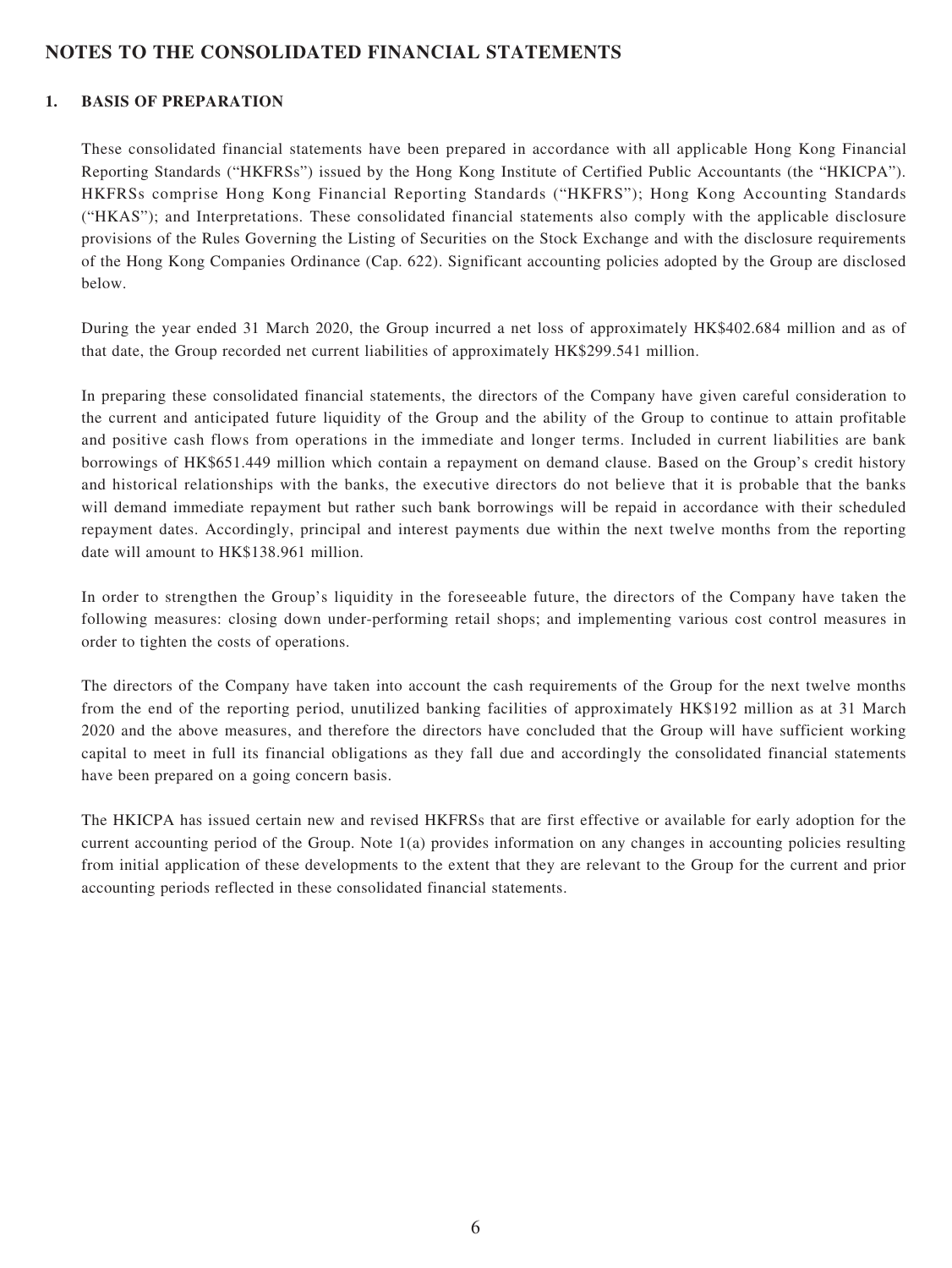#### **1. BASIS OF PREPARATION (Continued)**

#### **(a) Application of new and revised HKFRSs**

The HKICPA has issued a new HKFRS, HKFRS 16 Leases, and a number of amendments to HKFRSs that are first effective for the current accounting period of the Group.

Except for HKFRS 16, none of the developments have had a material effect on how the Group's results and financial position for the current or prior periods have been prepared or presented. The Group has not applied any new standard or interpretation that is not yet effective for the current accounting period.

#### **HKFRS 16 Leases**

HKFRS 16 supersedes HKAS 17 Leases, and the related interpretations, HK(IFRIC) 4 Determining whether an Arrangement contains a Lease, HK(SIC) 15 Operating Leases-Incentives and HK(SIC) 27 Evaluating the Substance of Transactions Involving the Legal Form of a Lease. HKFRS 16 introduced a single accounting model for lessees, which requires a lessee to recognise a right-of-use asset and a lease liability for all leases, except for leases that have a lease term of 12 months or less and leases of low-value assets.

Lessor accounting under HKFRS 16 is substantially unchanged from HKAS 17. Lessors will continue to classify leases as either operating or finance leases using similar principles as in HKAS 17. Therefore, HKFRS 16 did not have an impact or leases where the Group is the lessor. The lessor accounting requirements are brought forward from HKAS 17 substantially unchanged.

HKFRS 16 also introduces additional qualitative and quantitative disclosure requirements which aim to enable users of the financial statements to assess the effect that leases have on the financial position, financial performance and cash flows of an entity.

The Group has initially applied HKFRS 16 as from 1 April 2019. The Group has elected to use the modified retrospective approach and has therefore recognised the cumulative effect of initial application as an adjustment to the opening balance of equity at 1 April 2019. Comparative information has not been restated and continues to be reported under HKAS 17.

Further details of the nature and effect of the changes to previous accounting policies and the transition options applied are set out below:

#### (i) New definition of a lease

The change in the definition of a lease mainly relates to the concept of control. HKFRS 16 defines a lease on the basis of whether a customer controls the use of an identified asset for a period of time, which may be determined by a defined amount of use. Control is conveyed where the customer has both the right to direct the use of the identified asset and to obtain substantially all of the economic benefits from that use.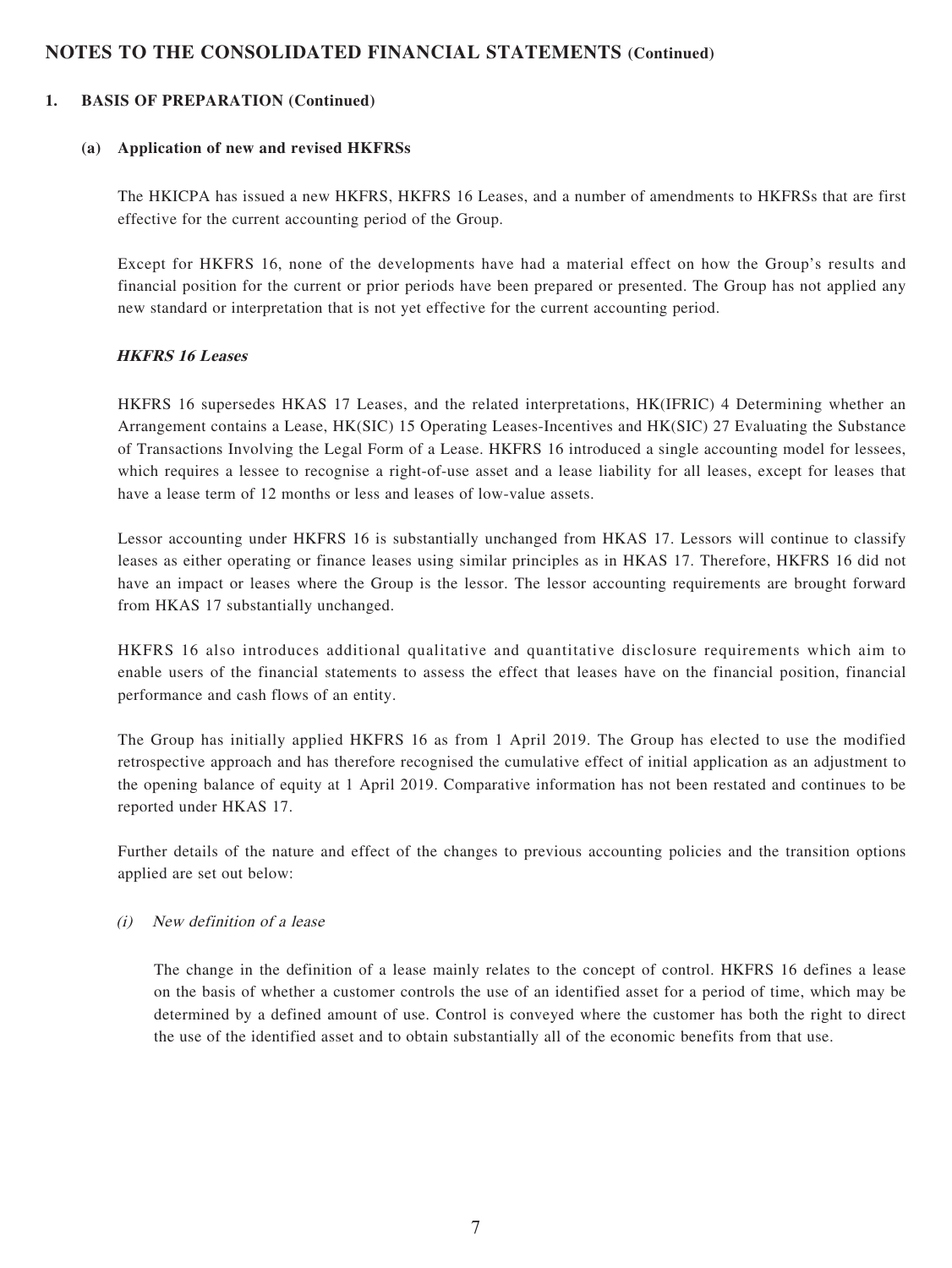#### **1. BASIS OF PREPARATION (Continued)**

#### **(a) Application of new and revised HKFRSs (Continued)**

#### **HKFRS 16 Leases (Continued)**

#### (i) New definition of a lease (Continued)

The Group applies the new definition of a lease in HKFRS 16 only to contracts that were entered into or changed on or after 1 April 2019. For contracts entered into before 1 April 2019, the Group has used the transitional practical expedient to grandfather the previous assessment of which existing arrangements are or contain leases. Accordingly, contracts that were previously assessed as leases under HKAS 17 continue to be accounted for as leases under HKFRS 16 and contracts previously assessed as non-lease service arrangements continue to be accounted for as executory contracts.

#### (ii) Lessee accounting and transitional impact

HKFRS 16 eliminates the requirement for a lessee to classify leases as either operating leases or finance leases, as was previously required by HKAS 17. Instead, the Group is required to capitalise all leases when it is the lessee, including leases previously classified as operating leases under HKAS 17, other than those short-term leases and leases of low-value assets which are exempt.

When recognising the lease liabilities for leases previously classified as operating leases, the Group has applied the incremental borrowing rates of the relevant group entities at the date of initial application. The average incremental borrowing rates applied by the relevant group entities range from 2.9% to 12.8%.

To ease the transition to HKFRS 16, the Group applied the following recognition exemption and practical expedients at the date of initial application of HKFRS 16:

- elected not to apply the requirements of HKFRS 16 in respect of the recognition of lease liabilities and right-of-use assets to leases for which the remaining lease term ends within 12 months from the date of initial application of HKFRS 16, i.e. where the lease term ends on or before 31 March 2019;
- used hindsight based on facts and circumstances as at date of initial application in determining the lease term for the Group's leases with extension options;
- excluded initial direct costs from measuring the right-of-use assets at the date of initial application; and
- relied on the assessment of whether leases are onerous by applying HKAS 37 as an alternative to an impairment review.

For the purposes of measuring deferred tax for leasing transactions in which the Group recognises the rightof-use assets and the related lease liabilities, the Group first determines whether the tax deductions are attributable to the right-of-use assets or the lease liabilities.

For leasing transactions in which the tax deductions are attributable to the lease liabilities, the Group applies HKAS 12 Income Taxes requirements to right-of-use assets and lease liabilities separately. Temporary differences relating to right-of-use assets and lease liabilities are not recognised at initial recognition and over the lease terms due to application of the initial recognition exemption.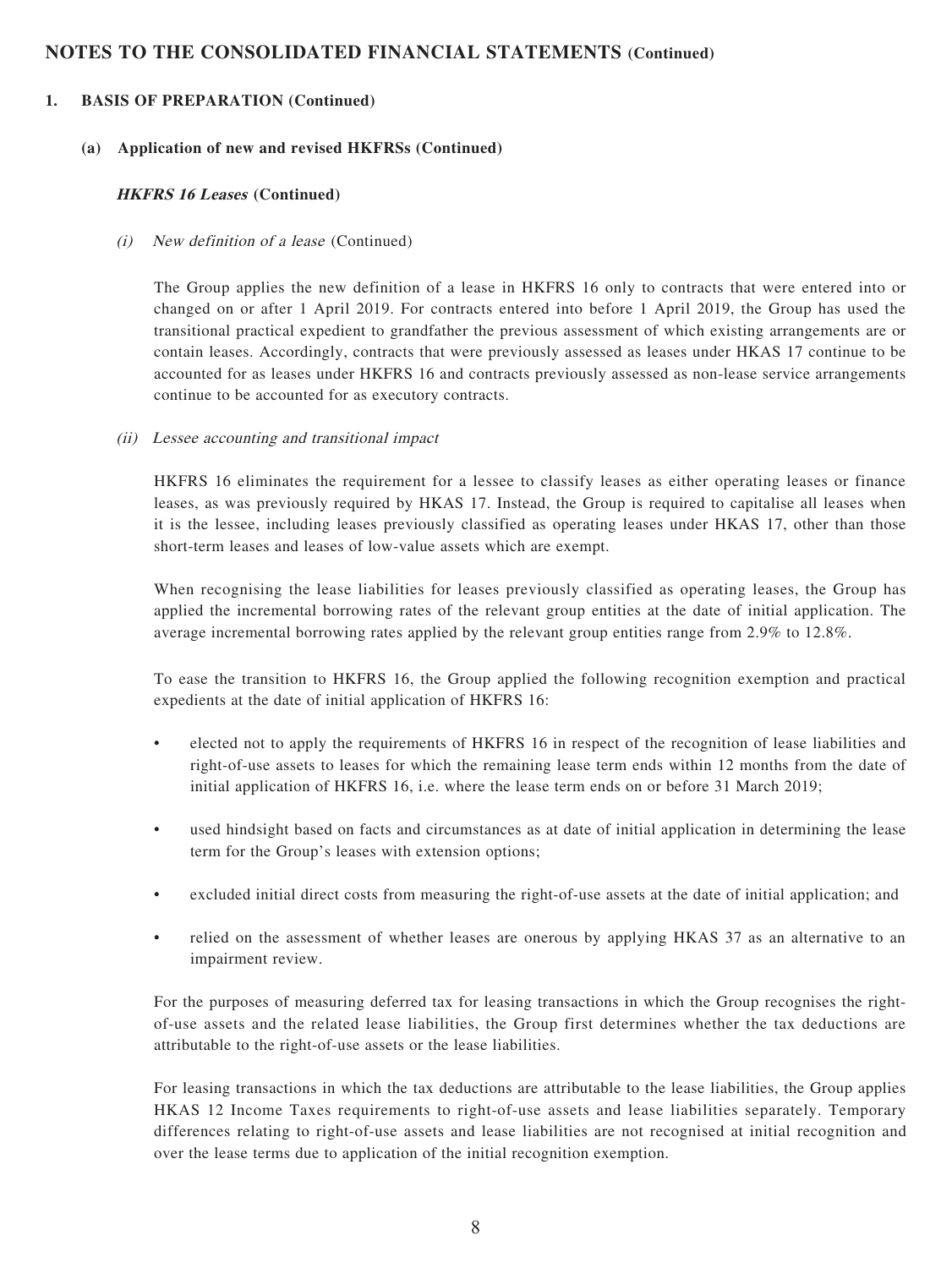#### **1. BASIS OF PREPARATION (Continued)**

#### **(a) Application of new and revised HKFRSs (Continued)**

#### **HKFRS 16 Leases (Continued)**

#### (ii) Lessee accounting and transitional impact (Continued)

The following table reconciles the operating lease commitments as at 31 March 2019 to the opening balance for lease liabilities recognised as at 1 April 2019:

|                                                                                  | <i>HK\$'000</i> |
|----------------------------------------------------------------------------------|-----------------|
| Operating lease commitments as disclosed                                         |                 |
| as at 31 March 2019                                                              |                 |
|                                                                                  | 439,707         |
| Less:                                                                            |                 |
| Commitments relating to leases exempt from capitalisation:                       |                 |
| - short-term leases and other leases with remaining lease                        |                 |
| term ended on or before 31 March 2019                                            | (23,904)        |
| - leases of low-value assets                                                     | (8)             |
| - contracts signed before 31 March 2019, but leases commenced after 1 April 2019 | (24, 393)       |
| Add:                                                                             |                 |
| Lease payments for the additional periods where the Group                        |                 |
| considers it reasonably certain that it will exercise the extension options      | 97,741          |
|                                                                                  | 489,143         |
| Less:                                                                            |                 |
| Total future interest expenses                                                   | (32, 548)       |
| Present value of remaining lease payments, discounted using                      |                 |
| the incremental borrowing rate as at 1 April 2019                                | 456,595         |
| Add:                                                                             |                 |
| Finance lease liabilities recognised as at 31 March 2019                         | 51              |
| Lease liabilities recognised as at 1 April 2019                                  | 456,646         |
|                                                                                  |                 |
| Represented by:<br>Current lease liabilities                                     | 194,093         |
| Non-current lease liabilities                                                    | 262,553         |
|                                                                                  |                 |
|                                                                                  | 456,646         |

The right-of-use assets in relation to leases previously classified as operating leases have been recognised at an amount equal to the amount recognised for the remaining lease liabilities, adjusted by the amount of any prepaid or accrued lease payments relating to that lease recognised in the statement of consolidated financial position at 31 March 2019.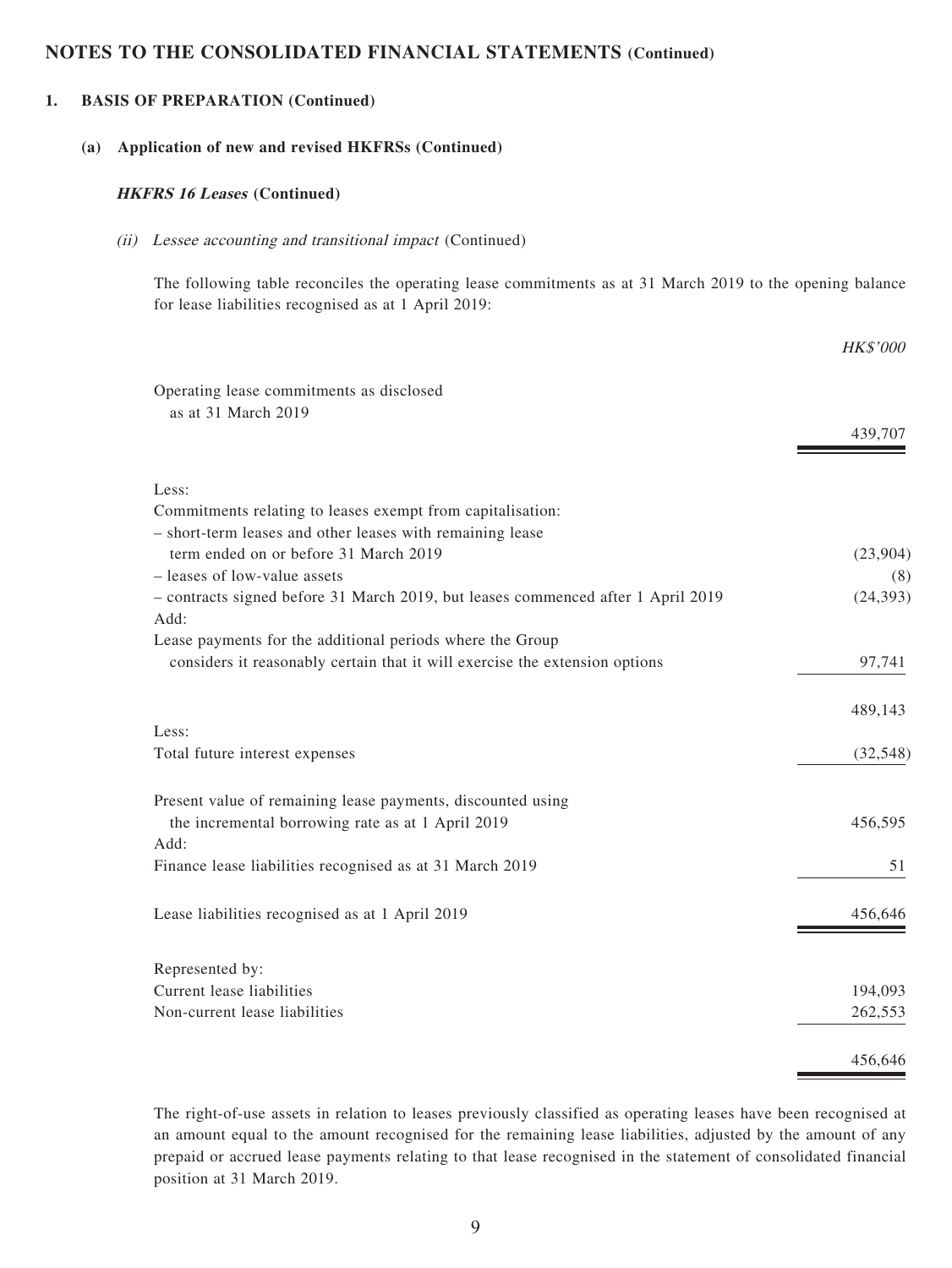#### **1. BASIS OF PREPARATION (Continued)**

#### **(a) Application of new and revised HKFRSs (Continued)**

#### **HKFRS 16 Leases (Continued)**

#### (ii) Lessee accounting and transitional impact (Continued)

Refundable rental deposits paid are accounted under HKFRS 9 Financial Instruments ("HKFRS 9") and initially measured at fair value. Adjustments to fair value at initial recognition are considered as additional lease payments and included in the cost of right-of-use assets.

So far as the impact of the adoption of HKFRS 16 on leases previously classified as finance leases is concerned, the Group is not required to make any adjustments at the date of initial application of HKFRS 16, other than changing the captions for the balances. Accordingly, instead of "Finance leases payables", these amounts are included within "Lease liabilities", and the depreciated carrying amount of the corresponding leased assets is identified as right-of-use assets. There is no impact on the opening balance of equity.

The following table summaries the impacts of the adoption of HKFRS 16 on the Group's consolidated statement of financial position:

|                                                | Carrying        | Effects of adoption of HKFRS 16 |                 |                 |  |
|------------------------------------------------|-----------------|---------------------------------|-----------------|-----------------|--|
|                                                | amount as at    |                                 | Recognition of  |                 |  |
|                                                | 31.3.2019       | Reclassification                | lease           | As at 1.4.2019  |  |
|                                                | <b>HK\$'000</b> | <b>HK\$'000</b>                 | <b>HK\$'000</b> | <b>HK\$'000</b> |  |
| <b>Non-current assets</b>                      |                 |                                 |                 |                 |  |
| Right-of-use assets                            |                 | 4,320                           | 452,687         | 457,007         |  |
| Property, plant and equipment (notes i and ii) | 165,411         | (2,339)                         |                 | 163,072         |  |
| Prepaid lease premium (note iii)               | 11,135          | (11, 135)                       |                 |                 |  |
| <b>Current assets</b>                          |                 |                                 |                 |                 |  |
| Prepayments                                    | 18,762          | (667)                           |                 | 18,095          |  |
| <b>Liabilities</b>                             |                 |                                 |                 |                 |  |
| Lease liabilities                              |                 | 3,959                           | 452,687         | 456,646         |  |
| Finance lease payable (note iv)                | 51              | (51)                            |                 |                 |  |
| Other payables <i>(note v)</i>                 | 20,838          | (13,729)                        |                 | 7,109           |  |

Note:

- (i) In relation to assets previously under finance leases, the Group recategorises the carrying amount of the relevant assets which were still leased as at 1 April 2019 amounting to HK\$51,000 as right-of-use assets.
- (ii) The Group reclassified the reinstatement under property, plant and equipment to right-of-use assets as at 1 April 2019.
- (iii) Upfront payments for owned used leasehold land arising from Thailand subsidiary was classified as prepaid land lease as payments as at 31 March 2019. Upon application of HKFRS 16, the non-current portion of prepaid land lease payments amounting to HK\$11.135 million was classified to right-of-use assets.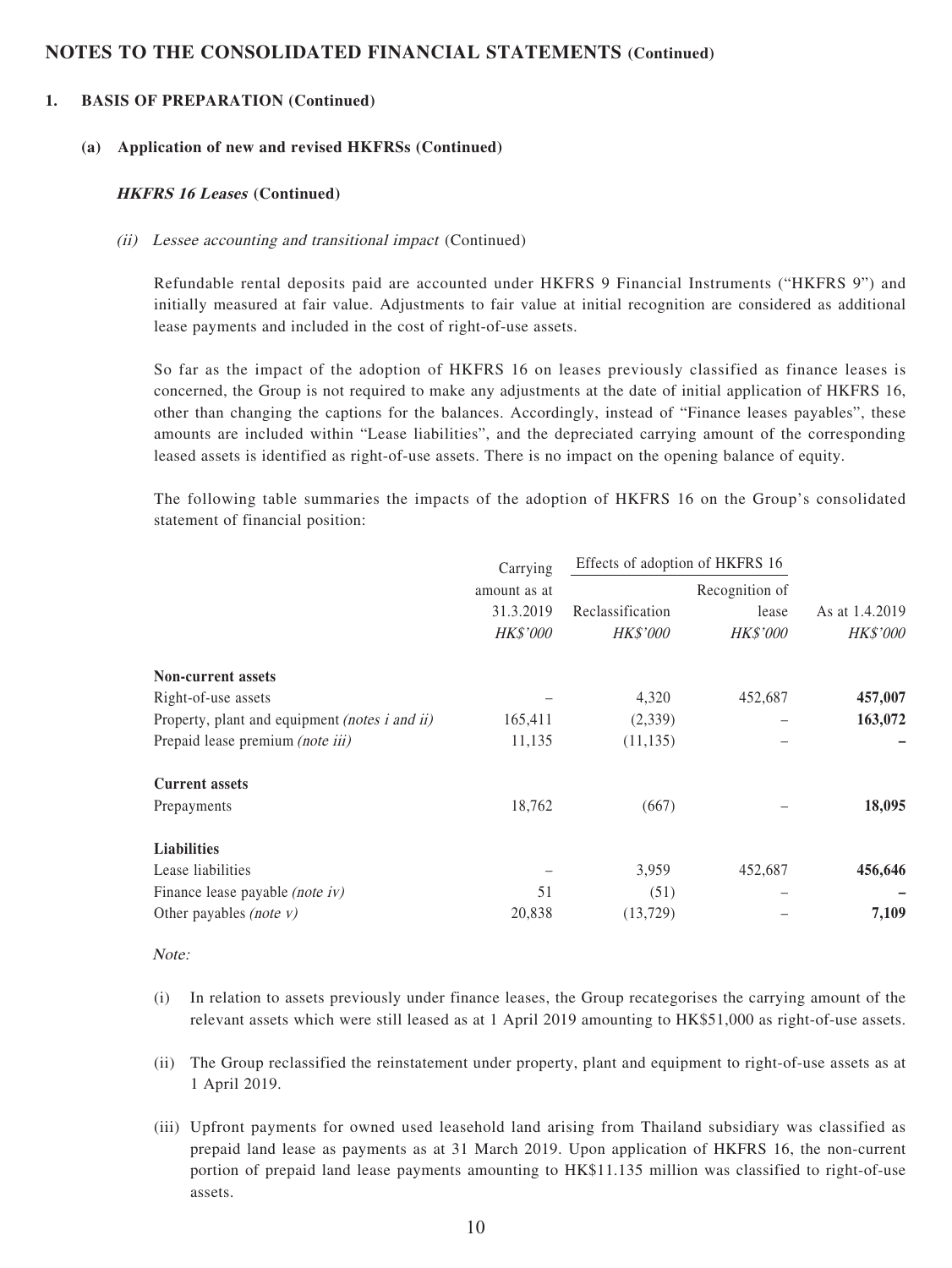### **1. BASIS OF PREPARATION (Continued)**

#### **(a) Application of new and revised HKFRSs (Continued)**

#### **HKFRS 16 Leases (Continued)**

(ii) Lessee accounting and transitional impact (Continued)

#### Note: (Continued)

- (iv) The Group reclassified the obligation under finance leases of HK\$51,000 to lease liabilities as current liabilities at 1 April 2019.
- (v) The Group reclassified the provision of onerous contract and accrued rental to lease liabilities as at 1 April 2019.
- (iii) Impact of the financial results and cash flows of the Group

As a result of initially applying HKFRS16, in relation to the leases that were previously classified as operating leases under HKAS 17, the Group recognised right-of-use assets of approximately HK\$198.704 million and lease liabilities of approximately HK\$295.561 million as at 31 March 2020.

Also, in relation to those leases under HKFRS 16, the Group had recognised depreciation and financial costs, instead of operating lease charges. During the year ended 31 March 2020, the Group recognised depreciation charges of HK\$212.221 million and finance costs of HK\$25.273 million from these leases.

#### **(b) New and revised HKFRSs in issue but not yet effective**

The Group has not early applied new and revised HKFRSs that have been issued but are not yet effective for the financial year beginning 1 April 2019. These new and revised HKFRSs include the following which may be relevant to the Group.

|                                            |                                   | Effective for<br>accounting periods<br>beginning on or<br>after |
|--------------------------------------------|-----------------------------------|-----------------------------------------------------------------|
| Amendments to HKFRS 3                      | Definition of a Business          | 1 April 2020                                                    |
| Amendments to HKAS 1 and HKAS 8            | Definition of Material            | 1 April 2020                                                    |
| Amendments to HKFRS 9, HKAS 39 and HKFRS 7 | Interest Rate<br>Benchmark Reform | 1 April 2020                                                    |

The Group is in the process of making an assessment of what the impact of these amendments and new standards is expected to be in the period of initial application. So far it has concluded that the adoption of them is unlikely to have a significant impact on the consolidated financial statements.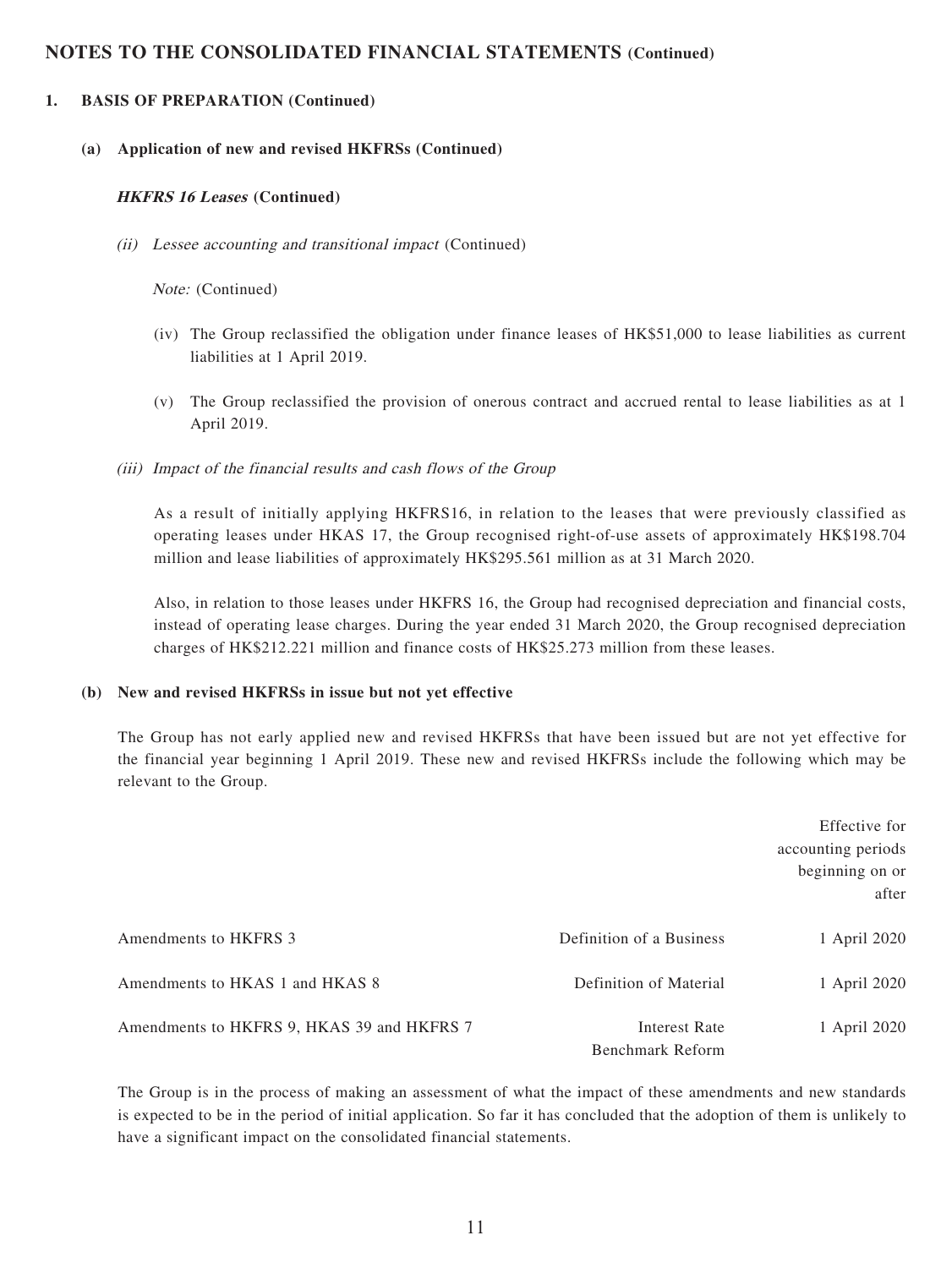### **2. REVENUE AND SEGMENT INFORMATION**

The chief operating decision-makers have been identified as the executive directors of the Company. The executive directors review the Group's financial information mainly from product and geographical perspectives. From a product perspective, the Group has two reportable segments namely watch retail and watch wholesale trading, segments. From a geographical perspective, management mainly assesses the performance of watch retail operations in (i) Hong Kong, Macau and Mainland China and (ii) rest of Asia.

Revenue represents sales of goods. Sales between operating segments are carried out on terms equivalent to those prevailing in arm's length transactions. The executive directors assess the performance of the operating segments based on a measure of adjusted earnings before interest and tax ("EBIT"). This measurement basis excludes unallocated income and net corporate expenses.

The optical retail segment and certain subsidiaries under optical wholesale trading segment (the "disposal group" or "discontinued operations") were discontinued and disposed on 1 June 2018. Information about this discontinued segment is disclosed in Note 8.

The watch retail segment and watch wholesale trading segment together formed the continuing operations. Unallocated income represents dividend income from investment and gain on disposal of discontinued operations. Net corporate expenses mainly represent corporate staff costs and provision for senior management bonus. Unallocated assets represent property, plant and equipment, investment properties and right-of-use assets at corporate level, unlisted equity investments, deferred tax assets, pledged bank deposits and cash and cash equivalents. Unallocated liabilities represent lease liabilities, other payables and accruals at corporate level, bank and other borrowings, deferred tax liabilities and income tax payable.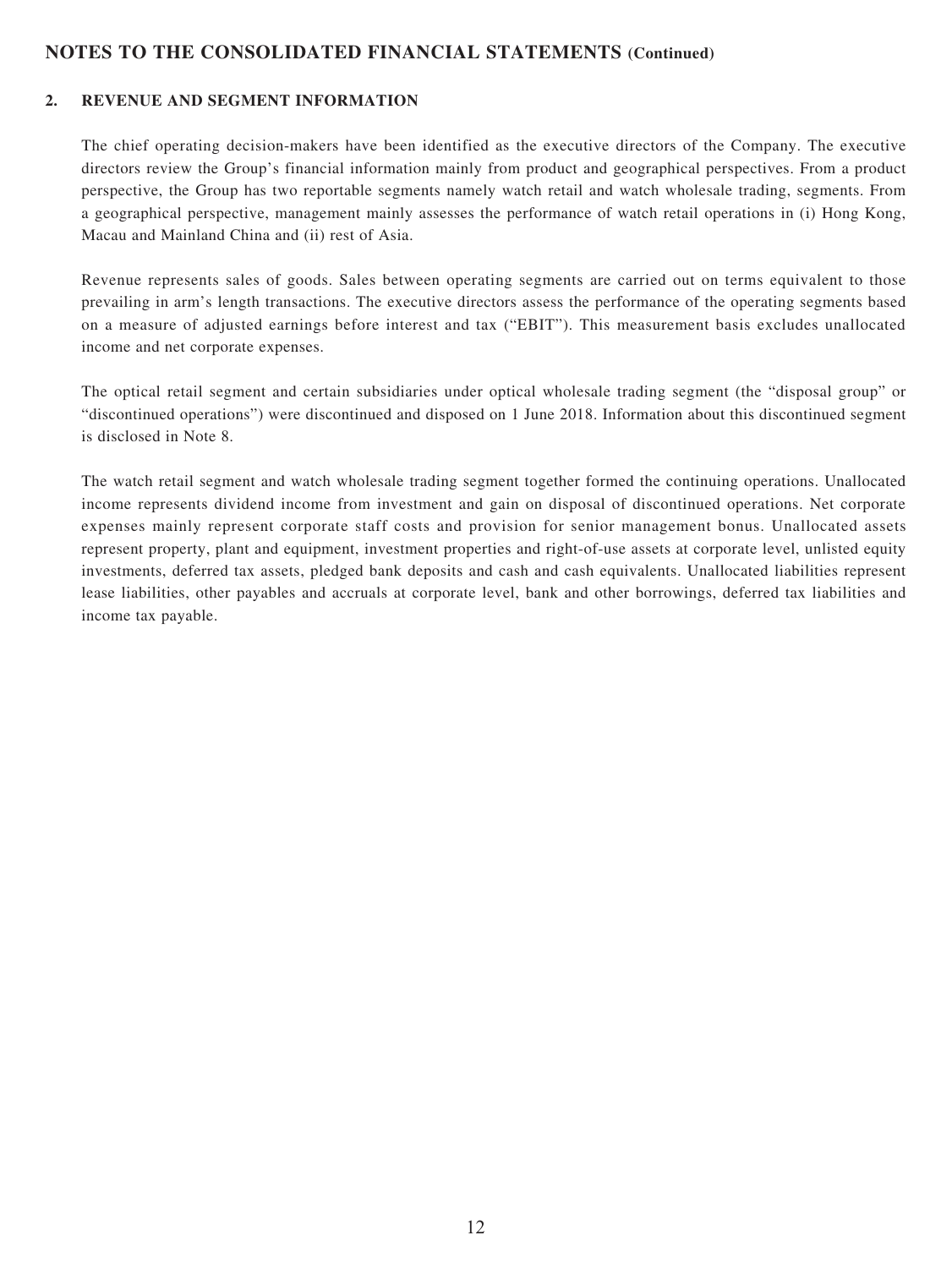# **2. REVENUE AND SEGMENT INFORMATION (Continued)**

**For the year ended 31 March 2020**

|                                                                        | <b>Continuing operations</b>                                        |                                        |                                                  |                                 |  |  |  |
|------------------------------------------------------------------------|---------------------------------------------------------------------|----------------------------------------|--------------------------------------------------|---------------------------------|--|--|--|
|                                                                        | <b>Watch retail</b>                                                 |                                        |                                                  |                                 |  |  |  |
|                                                                        | Hong Kong,<br>Macau and<br><b>Mainland China</b><br><b>HK\$'000</b> | <b>Rest of Asia</b><br><b>HK\$'000</b> | Watch<br>wholesale<br>trading<br><b>HK\$'000</b> | <b>Total</b><br><b>HK\$'000</b> |  |  |  |
| Revenues from contracts with customers<br>within the scope of HKFRS 15 |                                                                     |                                        |                                                  |                                 |  |  |  |
| <b>Gross segment</b>                                                   | 477,141                                                             | 296,154                                | 433,673                                          | 1,206,968                       |  |  |  |
| Inter-segment                                                          |                                                                     |                                        | (172, 174)                                       | (172, 174)                      |  |  |  |
| Sales to external customers                                            | 477,141                                                             | 296,154                                | 261,499                                          | 1,034,794                       |  |  |  |
| Timing of revenue recognition                                          |                                                                     |                                        |                                                  |                                 |  |  |  |
| At a point in time                                                     | 477,141                                                             | 296,154                                | 261,499                                          | 1,034,794                       |  |  |  |
| <b>Segment results</b>                                                 | (209, 178)                                                          | 3,124                                  | (64, 995)                                        | (271, 049)                      |  |  |  |
| <b>Unallocated income</b>                                              |                                                                     |                                        |                                                  | 1,014                           |  |  |  |
| Net corporate expenses                                                 |                                                                     |                                        |                                                  | (60, 830)                       |  |  |  |
| <b>Finance costs</b>                                                   |                                                                     |                                        |                                                  | (50, 607)                       |  |  |  |
| Loss before tax                                                        |                                                                     |                                        |                                                  | (381, 472)                      |  |  |  |
| Income tax expense                                                     |                                                                     |                                        |                                                  | (21, 212)                       |  |  |  |
| Loss for the year                                                      |                                                                     |                                        |                                                  | (402, 684)                      |  |  |  |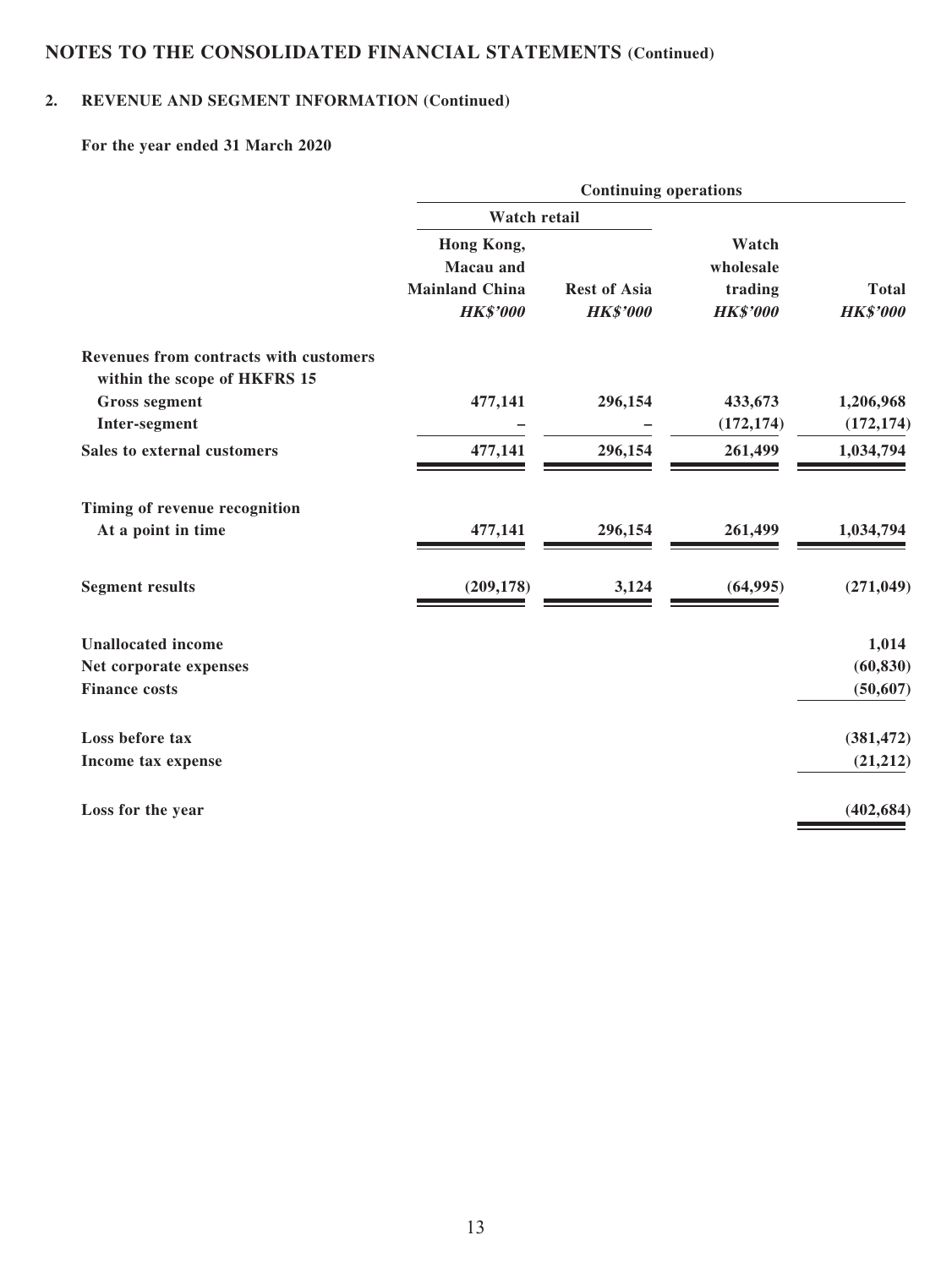### **2. REVENUE AND SEGMENT INFORMATION (Continued)**

**For the year ended 31 March 2020 (Continued)**

|                                            | <b>Continuing operations</b>               |                                        |                            |                                       |                                 |  |  |
|--------------------------------------------|--------------------------------------------|----------------------------------------|----------------------------|---------------------------------------|---------------------------------|--|--|
|                                            | Watch retail                               |                                        |                            |                                       |                                 |  |  |
|                                            | Hong Kong,<br>Macau and<br><b>Mainland</b> |                                        | Watch<br>wholesale         |                                       |                                 |  |  |
|                                            | China<br><b>HK\$'000</b>                   | <b>Rest of Asia</b><br><b>HK\$'000</b> | trading<br><b>HK\$'000</b> | <b>Unallocated</b><br><b>HK\$'000</b> | <b>Total</b><br><b>HK\$'000</b> |  |  |
| Capital expenditures                       | (5,905)                                    | (3,273)                                | (135)                      | (2,133)                               | (11, 446)                       |  |  |
| Depreciation:                              |                                            |                                        |                            |                                       |                                 |  |  |
| - Property, plant and equipment            | (12,019)                                   | (8,908)                                | (2,246)                    | (10, 374)                             | (33, 547)                       |  |  |
| - Right-of-use assets                      | (151,219)                                  | (51, 181)                              | (6, 642)                   | (3,179)                               | (212, 221)                      |  |  |
| Impairment of:                             |                                            |                                        |                            |                                       |                                 |  |  |
| $-$ Property, plant and equipment (note)   | (5,694)                                    | (148)                                  |                            |                                       | (5, 842)                        |  |  |
| - Intangible assets                        |                                            |                                        | (6,166)                    |                                       | (6,166)                         |  |  |
| $-$ Right-of-use assets (note)             | (71,900)                                   | (5,018)                                |                            |                                       | (76, 918)                       |  |  |
| Amortisation of intangible assets          |                                            |                                        | (1, 430)                   |                                       | (1, 430)                        |  |  |
| Fair value change of investment properties | (29, 500)                                  |                                        |                            | (36,800)                              | (66, 300)                       |  |  |
| Write back of provision/(provision)        |                                            |                                        |                            |                                       |                                 |  |  |
| for inventories                            | 4,782                                      | 115                                    | (95, 901)                  |                                       | (91,004)                        |  |  |
| <b>Segment assets</b>                      | 552,054                                    | 188,645                                | 321,702                    |                                       | 1,062,401                       |  |  |
| <b>Unallocated assets</b>                  |                                            |                                        |                            |                                       | 643,514                         |  |  |
| <b>Total assets</b>                        |                                            |                                        |                            |                                       | 1,705,915                       |  |  |
| <b>Segment liabilities</b>                 | 250,165                                    | 86,061                                 | 74,657                     |                                       | 410,883                         |  |  |
| <b>Unallocated liabilities</b>             |                                            |                                        |                            |                                       | 757,931                         |  |  |
| <b>Total liabilities</b>                   |                                            |                                        |                            |                                       | 1,168,814                       |  |  |

#### Note:

The Group regards its individual retail shops as separately identifiable CGUs and the recoverable amounts of the CGUs is determined with reference to their value-in-use. Management carried out an impairment assessment for the retail shop assets, including property, plant and equipment and right-of-use assets, which exhibited an impairment indicator. Given the potential adverse impact on the performance of the Group's retail shops as a result of the social events and COVID-19, management performed impairment assessment for all the retail shops. The carrying amount of the retail shop assets is written down to its recoverable amount if the asset's carrying amount is greater than its estimated recoverable amount. The estimates of the recoverable amounts were based on value-in-use calculations using discounted cash flow projections based on the forecasts approved by management covering the remaining tenure of the lease, with major assumptions such as percentage change in revenue and percentage change of running cost.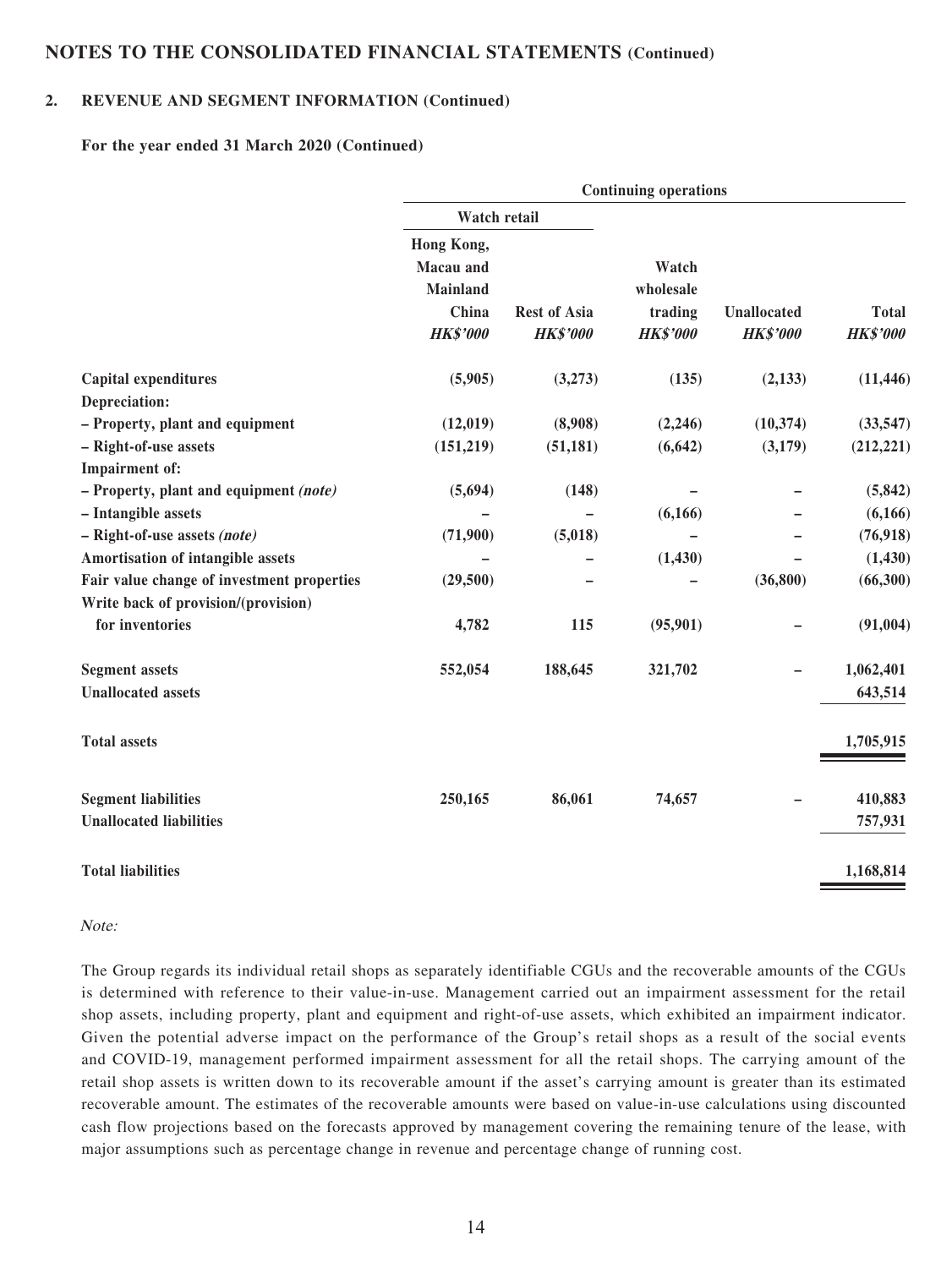### **2. REVENUE AND SEGMENT INFORMATION (Continued)**

#### **For the year ended 31 March 2020 (Continued)**

#### Note: (Continued)

As a result, during the year ended 31 March 2020, impairment of property, plant and equipment approximately HK\$5.842 million (2019: HK\$4.251 million) and impairment of right-of-use assets approximately HK\$76.918 million (2019: Nil) were made as their carrying values are not expected to be fully recoverable. Impairment loss was included in other operating expenses in the consolidated income statement.

Key assumptions used in the value-in-use calculations for the recoverable amount are as follows:

- Revenue: based on estimated timing on lifting social distancing restrictions in all regions and the consequential effect on the Group's retail shops.
- Running cost: based on the estimated change related to the Group's costs saving plan and measures.

For the year ended 31 March 2019

|                                                       | Continuing operations               |          |                       |                        | Discontinued operations             |          |                      |                      |                         |
|-------------------------------------------------------|-------------------------------------|----------|-----------------------|------------------------|-------------------------------------|----------|----------------------|----------------------|-------------------------|
|                                                       | Watch retail                        |          |                       |                        | Optical retail                      |          |                      |                      |                         |
|                                                       | Hong Kong,<br>Macau and<br>Mainland | Rest of  | Watch<br>wholesale    |                        | Hong Kong,<br>Macau and<br>Mainland | Rest of  | Optical<br>wholesale |                      | Group                   |
| Revenues from contracts with                          | China                               | Asia     | trading               | Sub-total              | China                               | Asia     | trading              | Sub-total            | Total                   |
| customers<br>within the scope of HKFRS 15             | HK\$'000                            | HK\$'000 | HK\$'000              | <b>HK\$'000</b>        | HK\$'000                            | HK\$'000 | HK\$'000             | HK\$'000             | HK\$'000                |
| Gross segment<br>Inter-segment                        | 826,338                             | 340,200  | 593,991<br>(302, 750) | 1,760,529<br>(302,750) | 186,012                             | 30,161   | 4,029<br>(1,244)     | 220,202<br>(1,244)   | 1,980,731<br>(303, 994) |
| Sales to external customers                           | 826,338                             | 340,200  | 291,241               | 1,457,779              | 186,012                             | 30,161   | 2,785                | 218,958              | 1,676,737               |
| Timing of revenue recognition<br>At a point in time   | 826,338                             | 340,200  | 291,241               | 1,457,779              | 186,012                             | 30,161   | 2,785                | 218,958              | 1,676,737               |
| Segment results                                       | (98, 853)                           | 844      | 40,119                | (57, 890)              | 9,626                               | (3, 443) | 313                  | 6,496                | (51, 394)               |
| Unallocated income<br>Net corporate expenses          |                                     |          |                       | 2,798<br>(35, 463)     |                                     |          |                      | 124,043<br>(5,481)   | 126,841<br>(40, 944)    |
| Finance costs                                         |                                     |          |                       | (24, 920)              |                                     |          |                      | (440)                | (25,360)                |
| (Loss)/profit before income tax<br>Income tax expense |                                     |          |                       | (115, 475)<br>(28,967) |                                     |          |                      | 124,618<br>(14, 558) | 9,143<br>(43,525)       |
| (Loss)/profit for the year                            |                                     |          |                       | (144, 442)             |                                     |          |                      | 110,060              | (34, 382)               |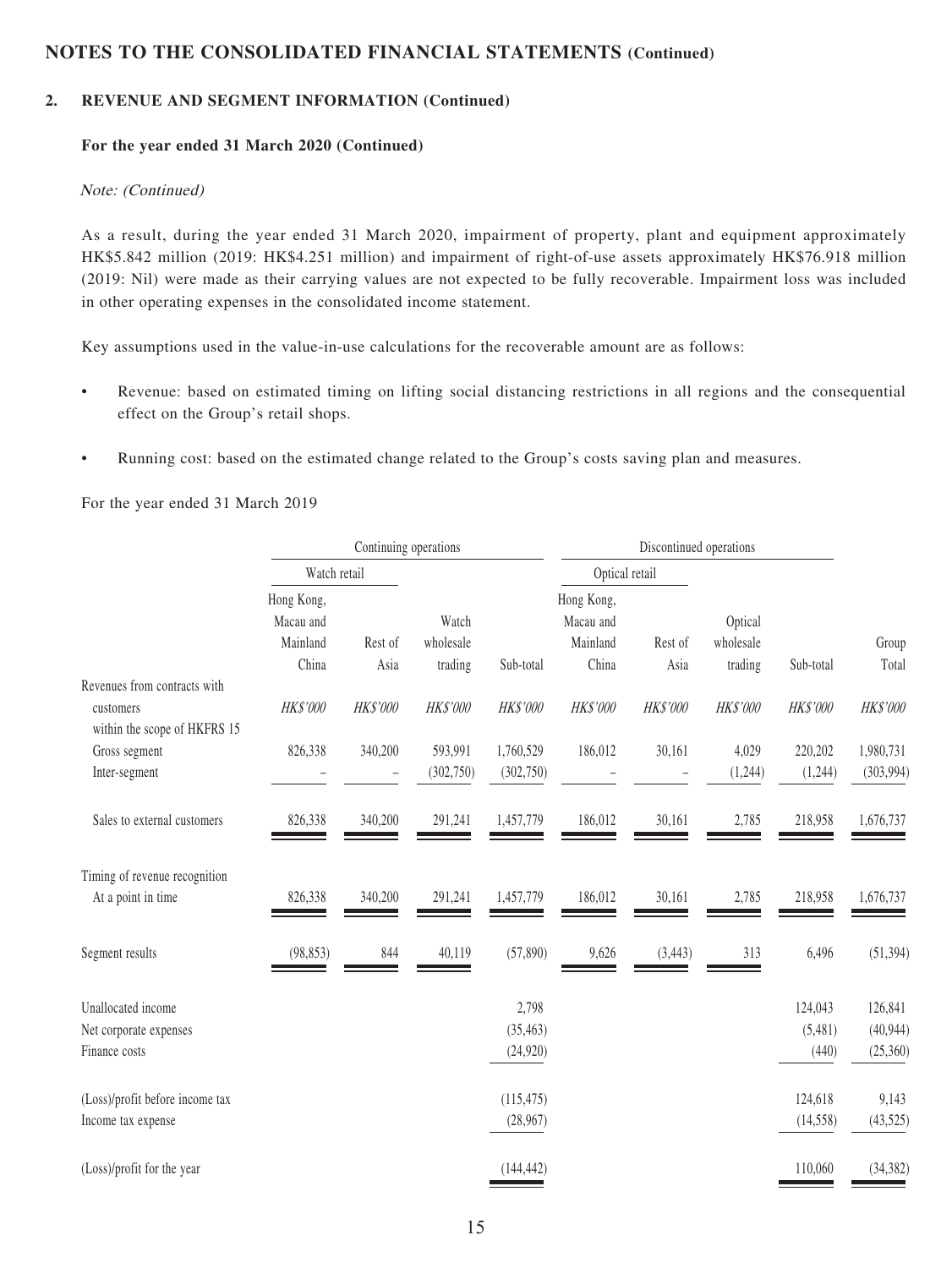# **2. REVENUE AND SEGMENT INFORMATION (Continued)**

For the year ended 31 March 2019 (Continued)

|                                                                                  | Continuing operations                                       |                             |                                           |                          |                        |                                                          |                             | Discontinued operations                     |                                     |                            |
|----------------------------------------------------------------------------------|-------------------------------------------------------------|-----------------------------|-------------------------------------------|--------------------------|------------------------|----------------------------------------------------------|-----------------------------|---------------------------------------------|-------------------------------------|----------------------------|
|                                                                                  | Watch retail                                                |                             |                                           |                          |                        | Optical retail                                           |                             |                                             |                                     |                            |
|                                                                                  | Hong Kong,<br>Macau and<br>Mainland<br>China<br>$H K\$'000$ | Rest of<br>Asia<br>HK\$'000 | Watch<br>wholesale<br>trading<br>HK\$'000 | Unallocated<br>HK\$'000  | Sub-total<br>HK\$'000  | Hong Kong,<br>Macau and<br>Mainland<br>China<br>HK\$'000 | Rest of<br>Asia<br>HK\$'000 | Optical<br>wholesale<br>trading<br>HK\$'000 | Sub-total<br>HK\$'000               | Group<br>Total<br>HK\$'000 |
| Capital expenditures<br>Depreciation<br>Impairment of property, plant            | (20, 781)<br>(19, 735)                                      | (8,187)<br>(9, 484)         | (567)<br>(2,399)                          | (612)<br>(10, 915)       | (30, 147)<br>(42, 533) | (1,301)<br>$\qquad \qquad -$                             | (271)                       | (4)<br>$\qquad \qquad -$                    | (1,576)<br>$\overline{\phantom{0}}$ | (31, 723)<br>(42, 533)     |
| and equipment<br>Amortisation of prepaid                                         | (4,251)                                                     | $\overline{\phantom{0}}$    |                                           | $\overline{\phantom{0}}$ | (4,251)                |                                                          |                             |                                             | $\overline{\phantom{0}}$            | (4,251)                    |
| lease premium<br>Amortisation of intangible                                      | $\overline{\phantom{a}}$                                    | (2,796)                     |                                           | $\overline{\phantom{0}}$ | (2,796)                |                                                          |                             |                                             | $\overline{\phantom{0}}$            | (2,796)                    |
| assets<br>(Provision)/write back of                                              |                                                             | $\qquad \qquad -$           | (2,322)                                   | $\overline{\phantom{0}}$ | (2,322)                |                                                          |                             |                                             | $\overline{\phantom{0}}$            | (2, 322)                   |
| provision for inventories<br>Write back of provision/<br>(provision) for onerous | (30, 162)                                                   | 1,248                       | 31,510                                    | $\overline{a}$           | 2,596                  |                                                          |                             |                                             |                                     | 2,596                      |
| contracts                                                                        | 4,916                                                       | (761)                       |                                           |                          | 4,155                  |                                                          |                             |                                             |                                     | 4,155                      |
| Segment assets<br>Unallocated assets                                             | 582,945                                                     | 150,340                     | 462,157                                   | L,                       | 1,195,442<br>786,275   |                                                          |                             |                                             |                                     |                            |
| Total assets                                                                     |                                                             |                             |                                           |                          | 1,981,717              |                                                          |                             |                                             |                                     |                            |
| Segment liabilities<br>Unallocated liabilities                                   | 96,014                                                      | 34,963                      | 78,691                                    |                          | 209,668<br>779,949     |                                                          |                             |                                             |                                     |                            |
| Total liabilities                                                                |                                                             |                             |                                           |                          | 989,617                |                                                          |                             |                                             |                                     |                            |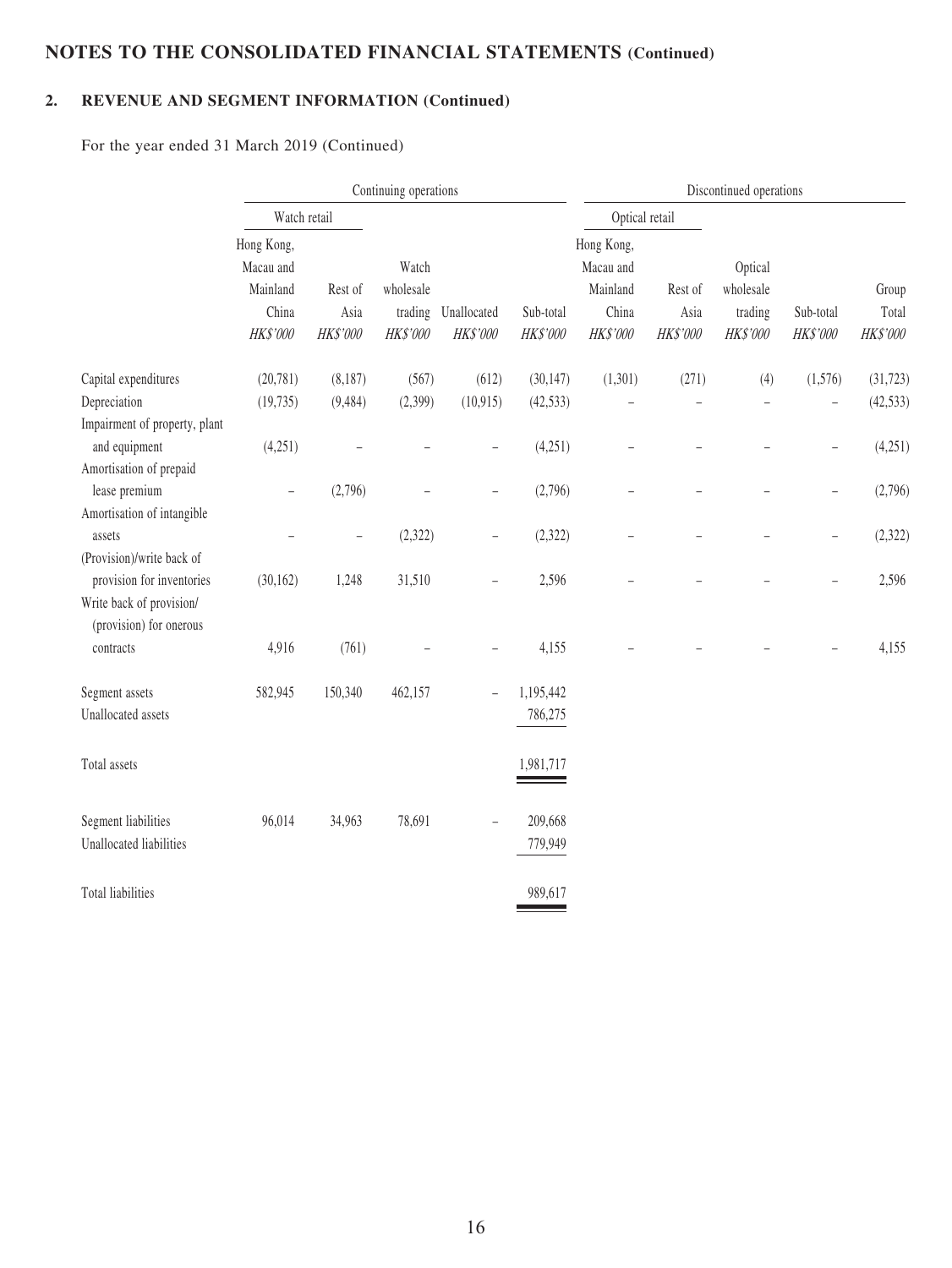## **2. REVENUE AND SEGMENT INFORMATION (Continued)**

## Geographical information

An analysis of the Group's revenue and segment results by geographical area are as follows:

|                |                 | Continuing operations |                 |                 |  |
|----------------|-----------------|-----------------------|-----------------|-----------------|--|
|                |                 | Revenue               |                 | Segment results |  |
|                | 2020            | 2019                  | 2020            | 2019            |  |
|                | <b>HK\$'000</b> | <b>HK\$'000</b>       | <b>HK\$'000</b> | <b>HK\$'000</b> |  |
| Hong Kong      | 434,085         | 721,668               | (195, 849)      | (37, 872)       |  |
| Macau          | 69,663          | 115,553               | (21, 927)       | 18,843          |  |
| Mainland China | 84,027          | 128,906               | (31,665)        | (43,520)        |  |
| Rest of Asia   | 445,072         | 489,154               | 17,722          | 15,659          |  |
| Europe         | 1,947           | 2,498                 | (39, 330)       | (11,000)        |  |
|                | 1,034,794       | 1,457,779             | (271, 049)      | (57, 890)       |  |

|                | Discontinued operations |                 |  |
|----------------|-------------------------|-----------------|--|
|                | Revenue                 | Segment results |  |
|                | 2019                    | 2019            |  |
|                | <b>HK\$'000</b>         | <b>HK\$'000</b> |  |
| Hong Kong      | 145,265                 | 15,632          |  |
| Macau          | 9,956                   | 2,242           |  |
| Mainland China | 32,741                  | (7,896)         |  |
| Rest of Asia   | 30,996                  | (3,482)         |  |
|                | 218,958                 | 6,496           |  |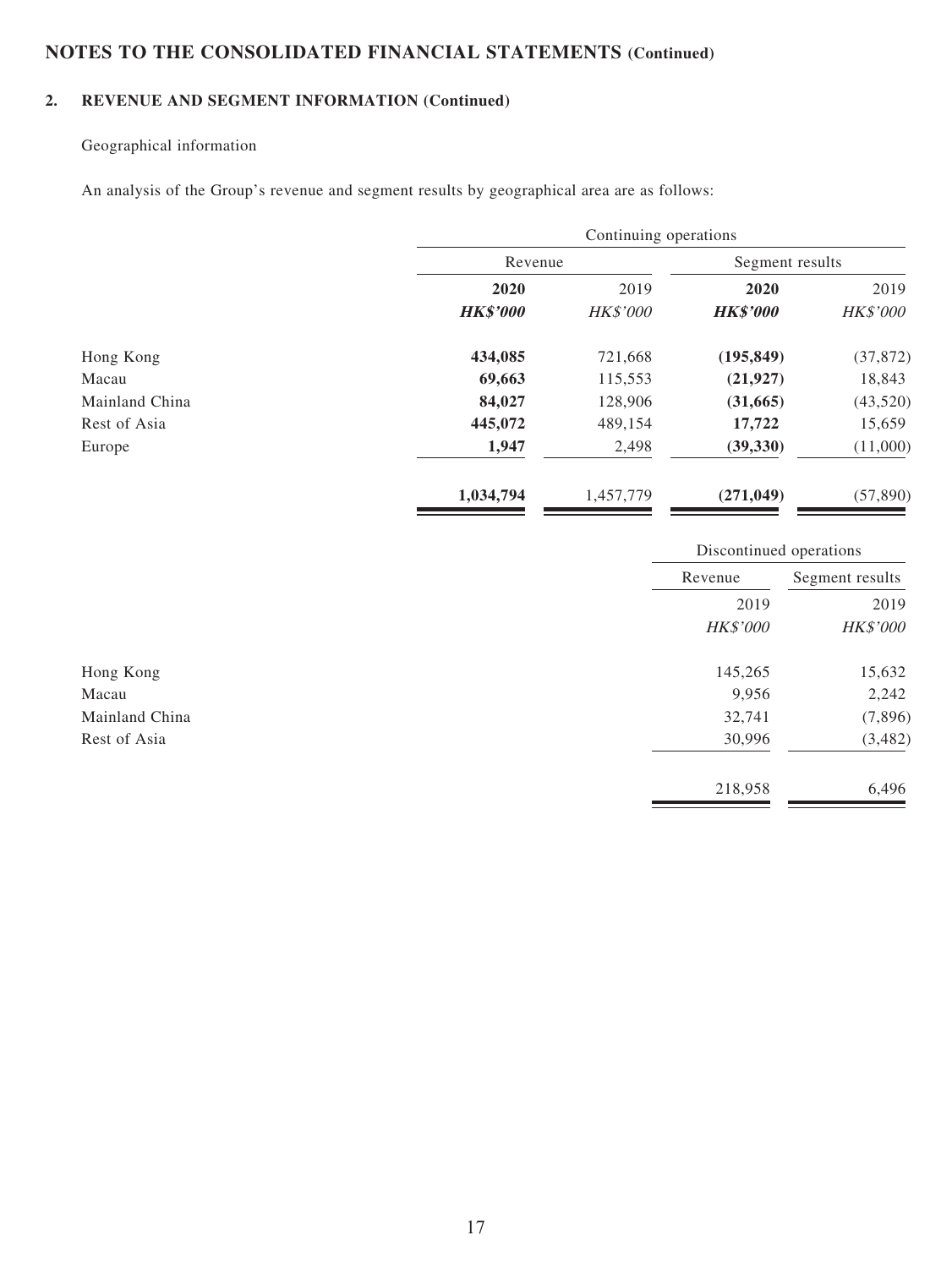#### **2. REVENUE AND SEGMENT INFORMATION (Continued)**

Geographical information (Continued)

An analysis of the Group's non-current assets (other than equity investments at fair value through other comprehensive income and deferred tax assets) by geographical area is as follows:

|                | 2020            | 2019     |
|----------------|-----------------|----------|
|                | <b>HK\$'000</b> | HK\$'000 |
| Hong Kong      | 411,328         | 375,065  |
| Macau          | 322,640         | 360,574  |
| Mainland China | 26,113          | 10,858   |
| Rest of Asia   | 147,278         | 97,264   |
| Europe         | 36,639          | 39,598   |
|                | 943,998         | 883,359  |

The revenue information above is based on the locations of the customers.

There were no revenue transactions with a single external customer which amounted to 10% or more of the Group's revenue during the year (2019: Nil).

Revenue recognised that was included in contract liabilities at the beginning of the reporting period:

|                  | 2020<br><b>HK\$'000</b> | 2019<br>HK\$'000 |
|------------------|-------------------------|------------------|
| Sales of watches | 1,058                   | 2,887            |

Performance obligations

The performance obligation is satisfied upon delivery of the goods and payment is mainly on cash and credit card settlement, except for wholesale customers, where payment is due within credit period from delivery. As at 31 March 2020, the remaining performance obligations (unsatisfied or partially unsatisfied) are part of contracts that have an original expected duration of one year or less, the transaction price allocated to which is not presented according to practical expedient in HKFRS 15.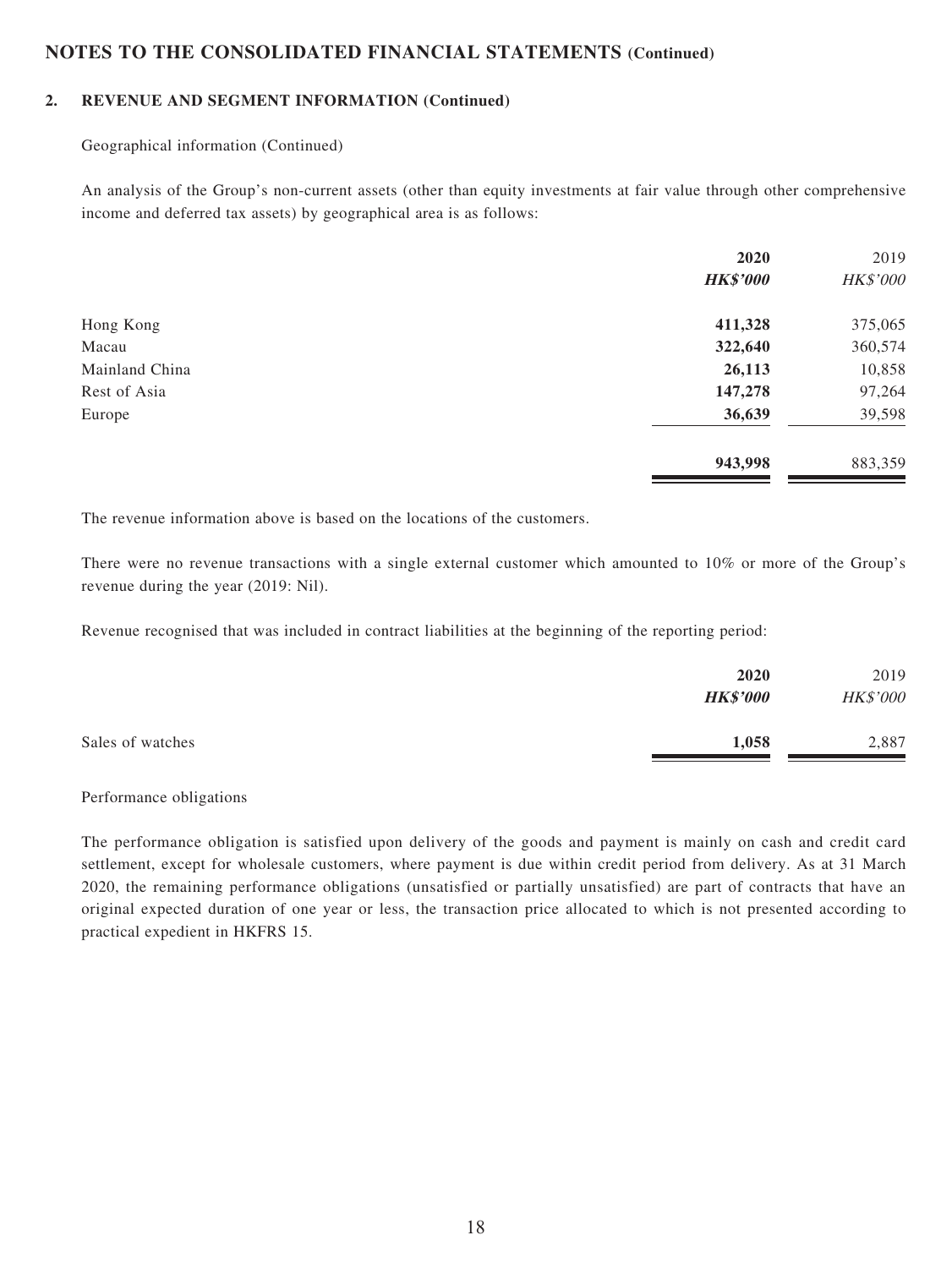### **3. INCOME TAX EXPENSE**

|                                                       | 2020            | 2019            |
|-------------------------------------------------------|-----------------|-----------------|
|                                                       | <b>HK\$'000</b> | <b>HK\$'000</b> |
| Current income tax                                    |                 |                 |
| - Hong Kong profits tax                               | 3,925           | 7,500           |
| - Overseas profits tax                                | 5,268           | 23,041          |
| $-$ (Over)/under provisions in respect of prior years | (523)           | 192             |
|                                                       | 8,670           | 30,733          |
| Deferred income tax                                   | 12,542          | 12,792          |
| Income tax expense                                    | 21,212          | 43,525          |
| Income tax expense is attributable to:                |                 |                 |
| - Continuing operations                               | 21,212          | 28,967          |
| - Discontinued operations                             |                 | 2,281           |
| - Gain on disposal of discontinued operations         |                 | 12,277          |
|                                                       | 21,212          | 43,525          |

Hong Kong and Thailand profits taxes have been provided at the rate of 16.5% (2019: 16.5%) and 20% (2019: 20%) respectively, based on the estimated assessable profits for the year ended 31 March 2020 less relief, if any. Taxation on the remaining overseas profits has been calculated on the estimated assessable profits for the year at the rates of taxation prevailing in the jurisdictions in which the Group operates.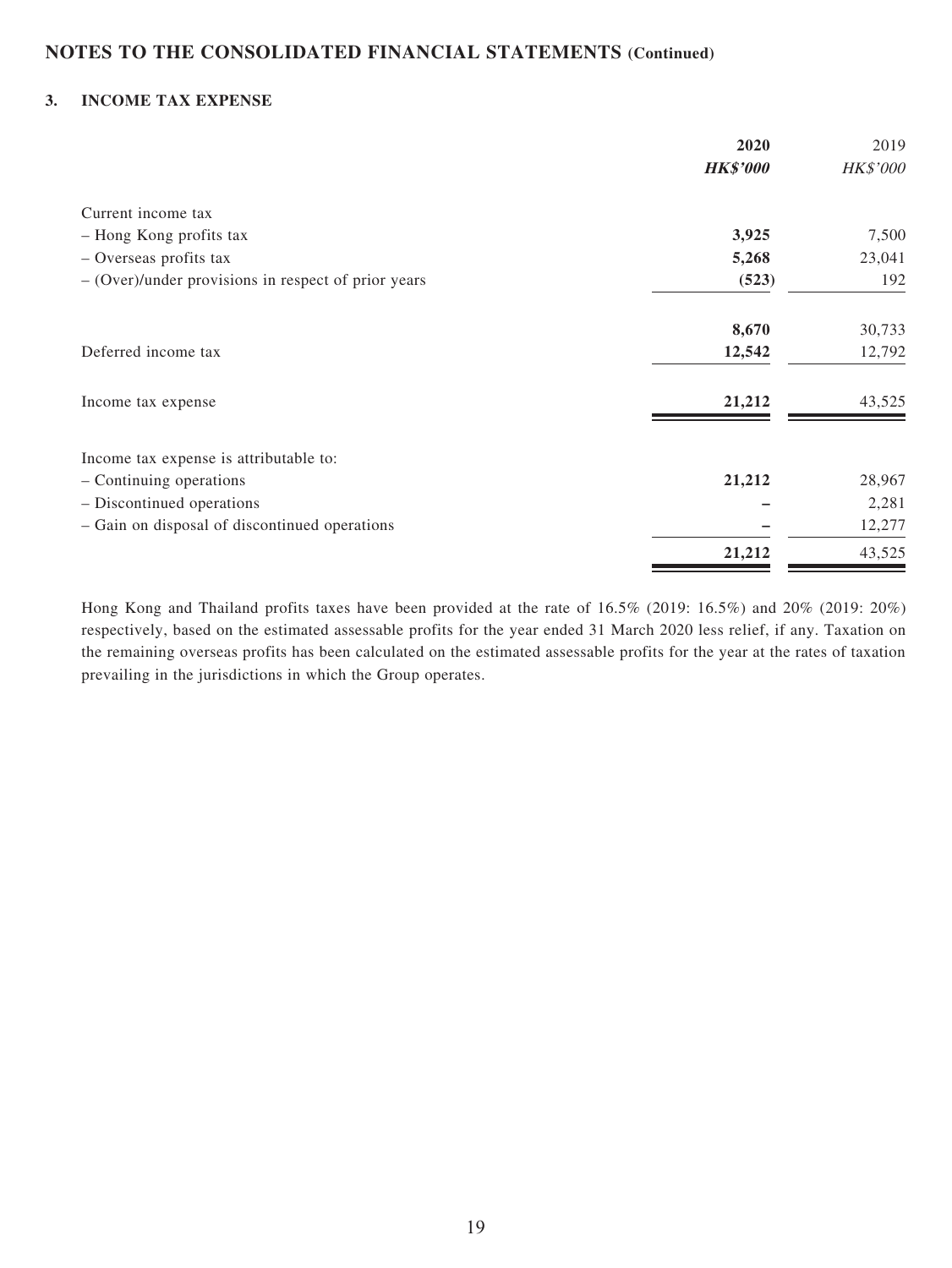### **4. DIVIDENDS**

|                                                              | 2020<br><b>HK\$'000</b> | 2019<br><b>HK\$'000</b> |
|--------------------------------------------------------------|-------------------------|-------------------------|
| Special, paid of HK\$Nil (2019: HK\$0.19) per ordinary share |                         | 198,830                 |

The directors did not recommended any interim or final dividends in respect of the years ended 31 March 2020 and 2019.

A conditional special distribution in cash of HK\$0.19 dollars per share was proposed by the Board of Directors on 23 January 2018 relating to the disposal of the disposal group and was approved by the shareholders in the special general meeting on 19 April 2018. The special distribution, amounting to HK\$198.83 million, had been paid on 14 June 2018.

### **5. LOSS PER SHARE**

#### **Basic**

Basic loss per share is calculated by dividing the Group's loss attributable to equity holders of the Company by the weighted average number of ordinary shares in issue during the year.

|                                                                        | 2020<br><b>HK\$'000</b> | 2019<br><b>HK\$'000</b> |
|------------------------------------------------------------------------|-------------------------|-------------------------|
| Loss from continuing operations                                        | (402, 898)              | (144, 611)              |
| Profit from discontinued operations                                    |                         | 110,060                 |
| Loss attributable to equity holders of the Company                     | (402, 898)              | (34, 551)               |
| Weighted average number of ordinary shares in issue (thousands)        | 1,046,474               | 1,046,474               |
|                                                                        | <b>HK</b> cents         | HK cents                |
| Basic loss per share from continuing operations                        | (38.50)                 | (13.82)                 |
| Basic earnings per share from discontinued operations                  |                         | 10.52                   |
| Basic loss per share attributable to the equity holders of the Company | (38.50)                 | (3.30)                  |

#### **Diluted**

Diluted loss per share for the years ended 31 March 2019 and 31 March 2020 are the same as the basic loss per share amounts as there were no potentially dilutive ordinary shares in issues during two years.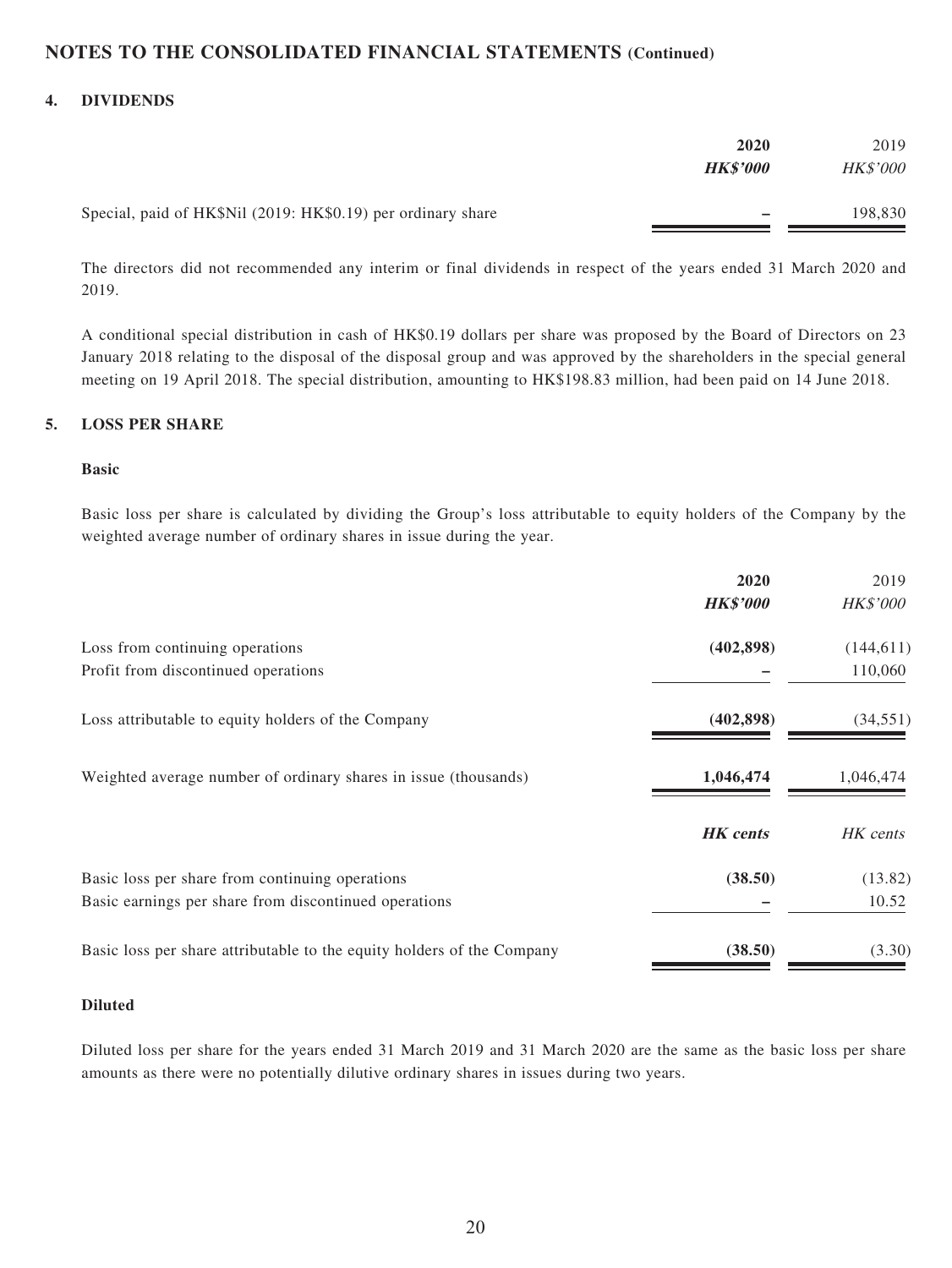### **6. TRADE AND OTHER RECEIVABLES**

| 2020            | 2019     |
|-----------------|----------|
| <b>HK\$'000</b> | HK\$'000 |
| 80,107          | 86,036   |
| (112)           | (494)    |
| 79,995          | 85,542   |
| 35,155          | 38,116   |
| 78,912          | 95,148   |
| 6,030           | 18,762   |
| 200,092         | 237,568  |
| (36, 638)       | (55,080) |
| 163,454         | 182,488  |
|                 |          |

The ageing analysis of the trade receivables based on invoice date is as follows

|              | 2020<br><b>HK\$'000</b> | 2019<br>HK\$'000 |
|--------------|-------------------------|------------------|
| $0-60$ days  | 28,692                  | 35,027           |
| Over 60 days | 51,415                  | 51,009           |
|              | 80,107                  | 86,036           |

#### Note:

The Group engages designated import and export agents for the importation of products from the subsidiaries in Hong Kong to the subsidiaries in the Mainland China. The balances due from and due to the import and export agents are settled on a back-to-back basis, and such balances are repayable on demand. The Group's trade receivables and trade payables include balances due from and due to the import and export agents of HK\$34.596 million as at 31 March 2020 (2019: HK\$33.096 million).

Other than the balances due from the import and export agents, the Group allows an average credit period of 60 days from the invoice date to its trade receivables.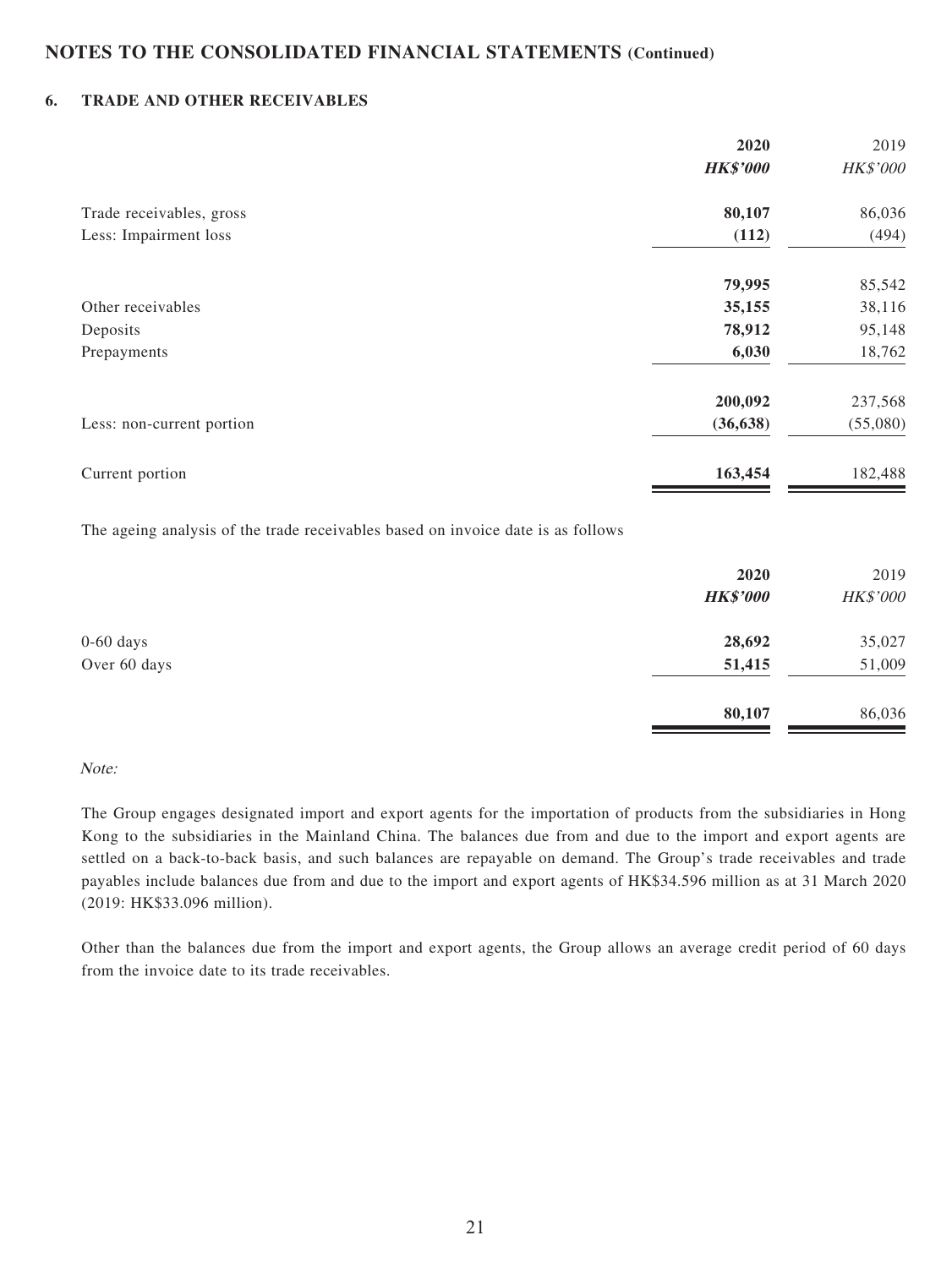### **7. TRADE AND OTHER PAYABLES**

| 2020            | 2019     |
|-----------------|----------|
| <b>HK\$'000</b> | HK\$'000 |
| 61,826          | 87,451   |
| 451             | 1,058    |
| 45,741          | 20,838   |
| 64,565          | 118,971  |
|                 | 9,154    |
| 172,583         | 237,472  |
|                 |          |

Trade payables are unsecured and usually paid within 30 days of recognition.

The ageing analysis of the trade payables based on invoice date is as follows:

|              | 2020<br><b>HK\$'000</b> | 2019<br>HK\$'000 |
|--------------|-------------------------|------------------|
| $0-60$ days  | 22,192                  | 45,722           |
| Over 60 days | 39,634                  | 41,729           |
|              | 61,826                  | 87,451           |

### **8. DISCONTINUED OPERATIONS/DISPOSAL OF BUSINESS**

On 26 January 2018, the Group entered into a share purchase agreement with a related party for disposal of shares in the subsidiaries of the Group engaged in the optical retail and wholesale business (the "Disposal") at a consideration of HK\$400 million, subject to adjustments. The Disposal was communicated to shareholders on 22 March 2018 through a circular. The Disposal was subsequently approved by the shareholders in the special general meeting on 19 April 2018. The completion of the Disposal took place on 1 June 2018.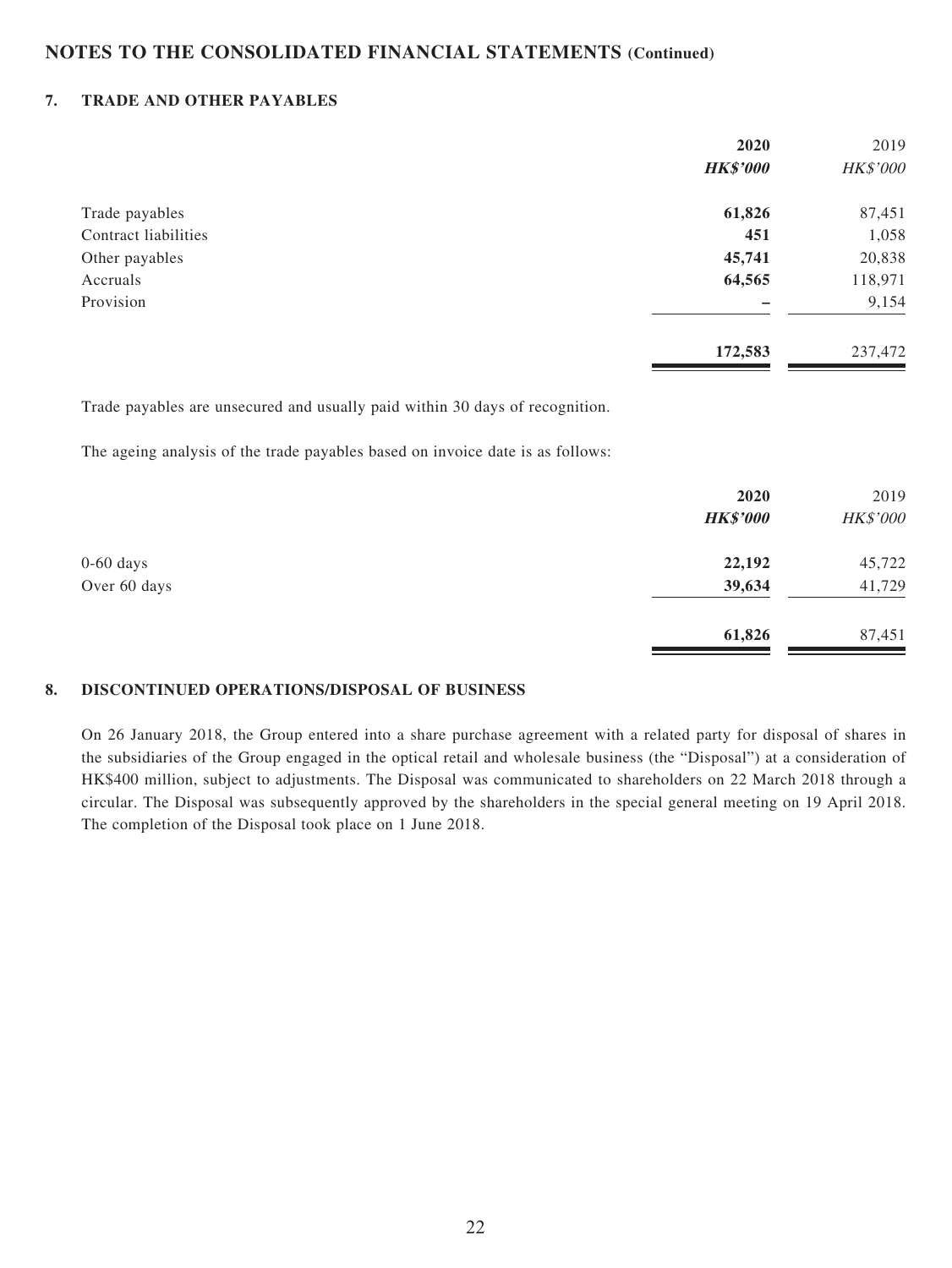# **8. DISCONTINUED OPERATIONS/DISPOSAL OF BUSINESS (Continued)**

The net assets disposed of and the resulting gain on disposal of HK\$111.766 million is summated as follows:

|                                                                                               | 2019       |
|-----------------------------------------------------------------------------------------------|------------|
|                                                                                               | HK\$'000   |
| Property, plant and equipment                                                                 | 70,728     |
| Prepaid lease premium                                                                         | 13,220     |
| Other non-current assets                                                                      | 11,590     |
| Inventories                                                                                   | 216,403    |
| Trade and other receivables                                                                   | 165,370    |
| Cash and cash equivalents                                                                     | 59,987     |
| Trade and other payables                                                                      | (211, 538) |
| Amount due to the Group                                                                       | (403, 827) |
| Other non-current liabilities                                                                 | (50, 832)  |
| Net assets disposed                                                                           | (128, 899) |
| Gain on disposal                                                                              |            |
| Considerations                                                                                | (3,827)    |
| Net assets disposed                                                                           | 128,899    |
| Release of cumulative exchange reserve on disposal                                            | 14,978     |
| Professional fees and taxes on disposal                                                       | (28, 284)  |
|                                                                                               | 111,766    |
| Satisfied by                                                                                  |            |
| Cash                                                                                          | 400,000    |
| Waiver of intercompany debts                                                                  | (403, 827) |
|                                                                                               | (3,827)    |
| An analysis of net inflow of bank balances and cash in respect of the Disposal is as follows: |            |
|                                                                                               | 2019       |
|                                                                                               | $HK\$ '000 |
| Cash consideration                                                                            | 400,000    |
| Cash and bank disposed of                                                                     | (59, 987)  |
| Net inflow of bank balances and cash in respect of the disposal group                         | 340,013    |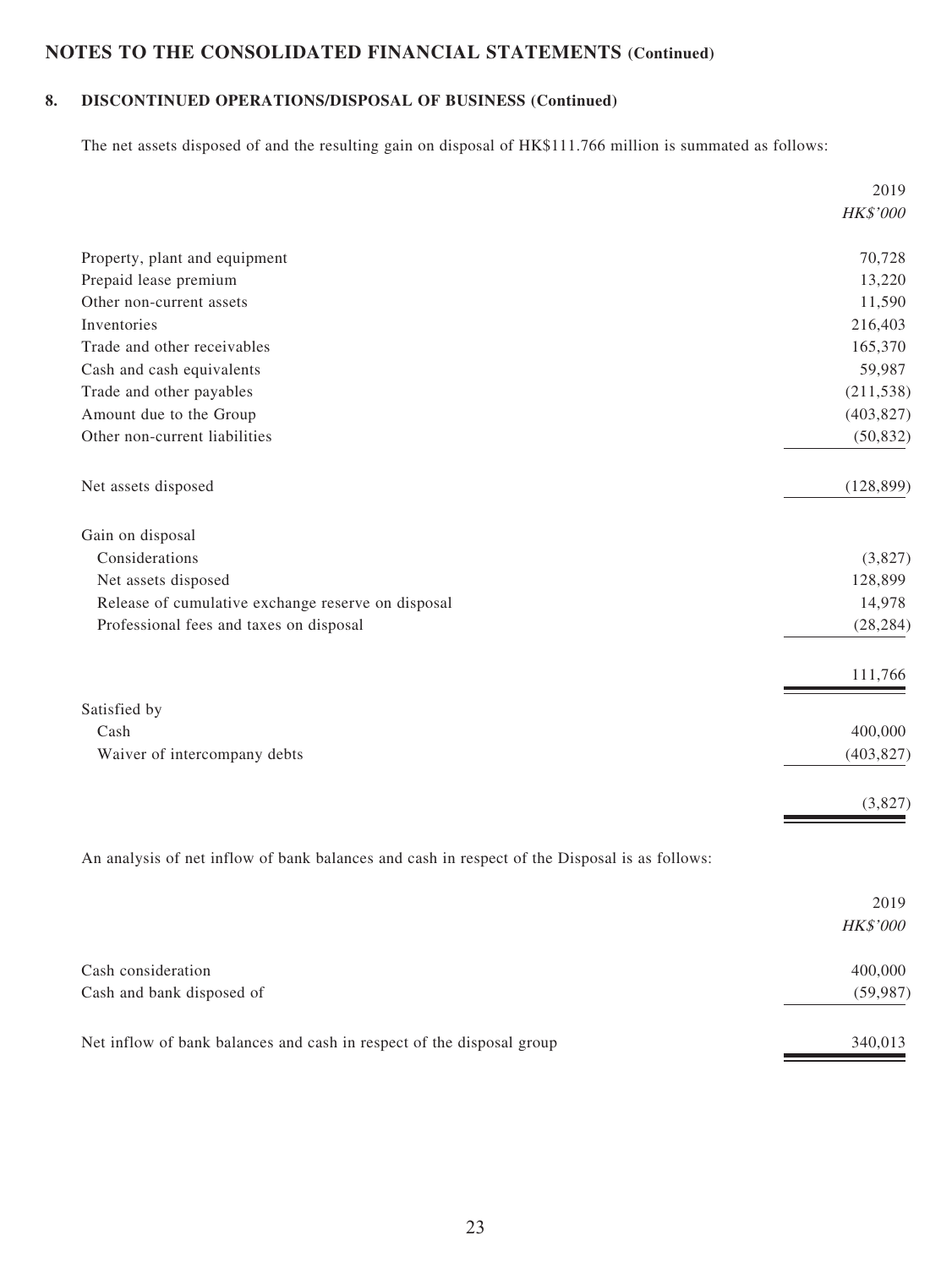### **8. DISCONTINUED OPERATIONS/DISPOSAL OF BUSINESS (Continued)**

The financial performance and cash flows information presented are for the two months ended 31 May 2018.

|                                                                 | Two months  |
|-----------------------------------------------------------------|-------------|
|                                                                 | ended       |
|                                                                 | 31 May 2018 |
|                                                                 | HK\$'000    |
| Revenue                                                         | 218,958     |
| Other losses                                                    | (2,004)     |
| Other income                                                    | 5,738       |
| Expenses                                                        | (222, 117)  |
| Profit before tax                                               | 575         |
| Income tax expense                                              | (2,281)     |
| Loss from discontinued operations                               | (1,706)     |
| Gain on disposal of discontinued operations, net of tax         | 111,766     |
| Profit for the period                                           | 110,060     |
| Release of exchange reserve relating to discontinued operations | (14,978)    |
| Total comprehensive income from discontinued operations         | 95,082      |
|                                                                 | Two months  |
|                                                                 | ended       |
|                                                                 | 31 May 2018 |
|                                                                 | HK\$'000    |
| Net cash outflow from operating activities                      | (51, 380)   |
| Net cash outflow from investing activities                      | (1,576)     |
| Net cash outflow from financing activities                      | (31, 410)   |
| Net decrease in cash and cash equivalents                       | (84,366)    |

### **9. CONTINGENT LIABILITIES**

In April 2018, a third party filed a legal claim against one of the subsidiaries (the "Subsidiary") of the Group for outstanding management service fees plus interest and surcharges amounting to THB143.67 million. Subsequently on 31 January 2020, both parties mutually settled the dispute while the Subsidiary agreed to pay THB18.45 million (equivalent to approximately HK\$4.428 million) to the third party, who agreed not to pursue the case further.

### **10. POST BALANCE SHEET DATE EVENT**

Prior to the date of this announcement, the Group obtained a one-off waiver from a bank from strict compliance with certain covenant requirements of bank borrowings amounting to HK\$429.697 million.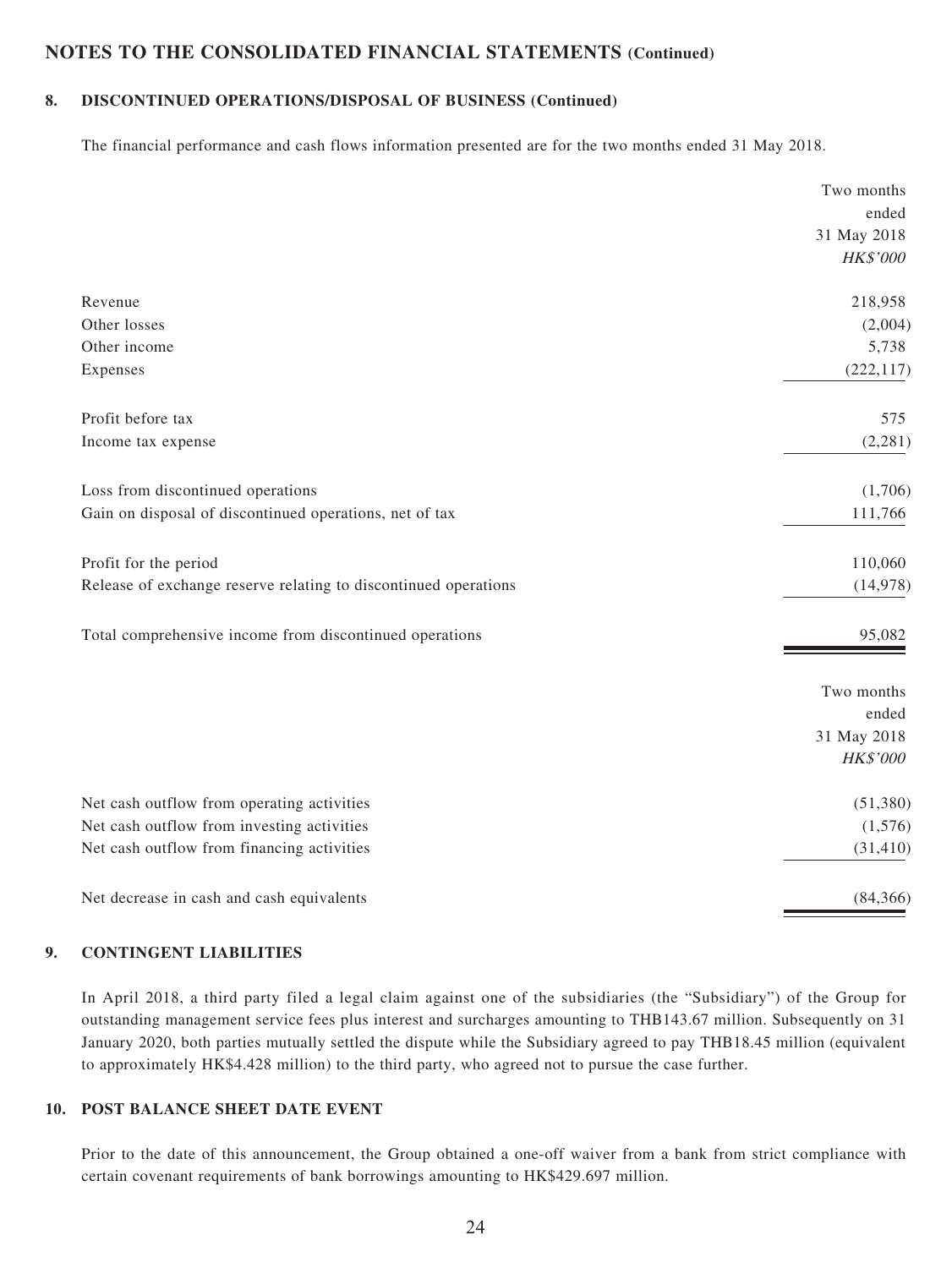# **MANAGEMENT DISCUSSION AND ANALYSIS**

- Group Turnover down 29.0% to HK\$1,034.8 million
- Loss Attributable to Equity Holders of the Company of HK\$402.9 million
- Group Inventory down 33.4% to HK\$373.0 million

For the year under review, Group turnover decreased by 29.0% to HK\$1,034.8 million (FY2018/19: HK\$1,457.8 million) and a loss attributable to Group equity holders of HK\$402.9 million was recorded as the worsened socio-political climate in Hong Kong since June 2019, the ongoing US-China trade war and the COVID-19 pandemic outbreak since late January 2020 exerted severe pressure on the turnover and operating performance of the Group.

The Group would have reported a loss of HK\$145.8 million in FY2019/20, after excluding the following non-cash items totalling HK\$257.1 million:

- the accounting impact from HKFRS 16 Leases of HK\$12.3 million
- an impairment of HK\$76.9 million relating to right-of-use assets mainly arising from retail stores with declined store profitability
- an impairment of HK\$66.3 million due to revaluation of investment properties
- a stock provision expense of HK\$95.4 million mainly relating to slow-moving watch movements given the uncertain watch retail environment
- an impairment of intangible assets of HK\$6.2 million due to reducing recoverable amount

Compared to FY2018/19, the Group reported a loss of HK\$144.7 million after excluding a gain on Disposal of the Optical Business of HK\$111.8 million recorded in FY2018/19 following the completion on 1 June 2018, by the Group of the disposal of its entire optical retail and wholesale businesses (the "**Discontinued Operations**") to its controlling shareholder and a loss from the Discontinued Operations of HK\$1.7 million.

Group gross profit margin was maintained at around 48.8% (FY2018/19: 50.7%) as promotional strategies were implemented to stimulate consumer demand and to reduce inventory to enhance liquidity.

In FY 2019/20, the Group continued with measures to further reduce operating costs:-

• selling expenses (excluding expenses related to investment in brand building) fell 20.6% mainly due to reduced rental expenses and other overheads at shops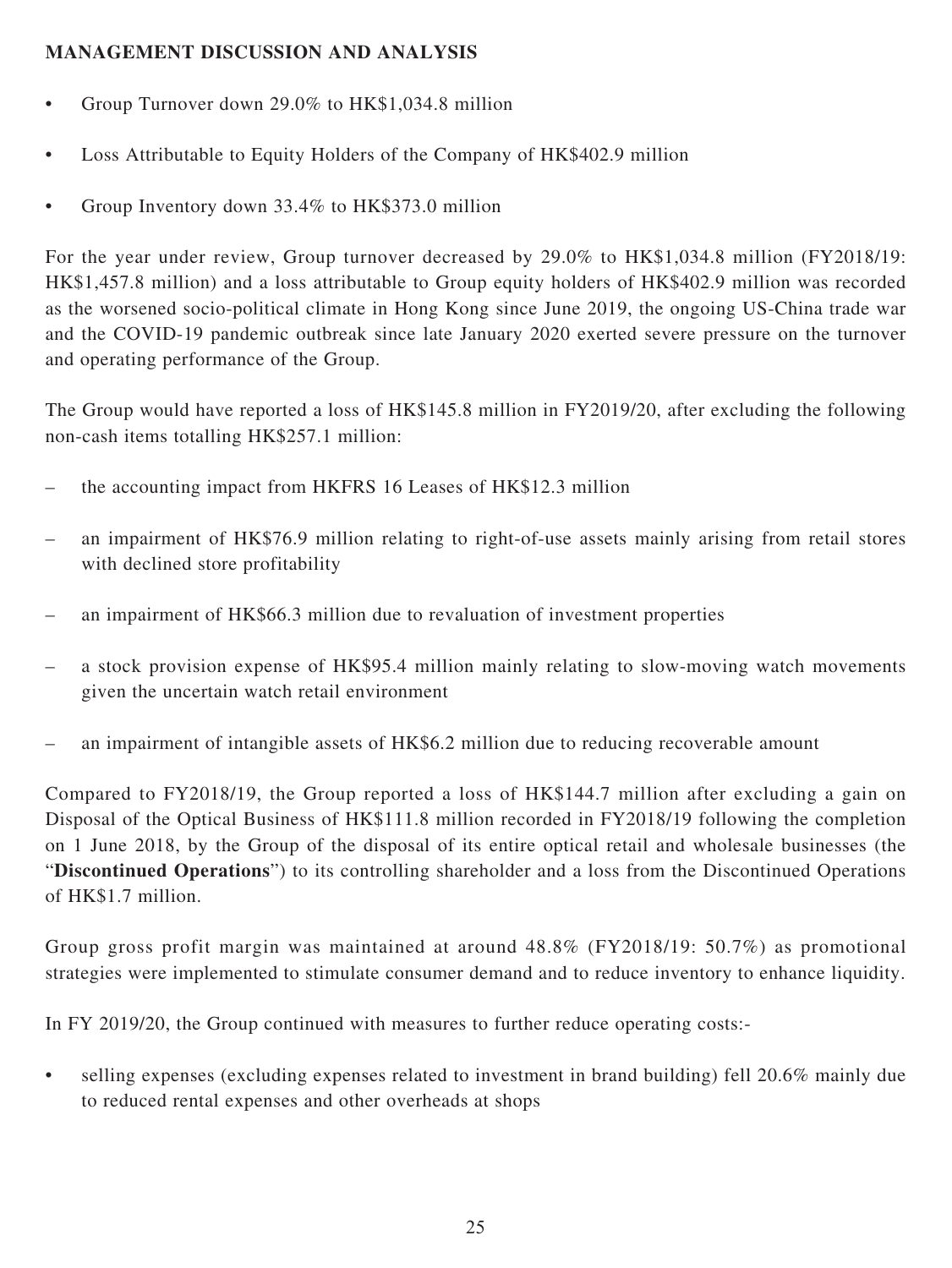- Group general and administrative expenses fell by 21.6%
- In FY2019/20, capital expenditures were significantly reduced by 62.1% to HK\$11.4 million (FY2018/19: HK\$30.1 million). Shop numbers fell by 15.5% in line with Group strategy to close non-performing shops and rationalise shop portfolio to improve shop productivity
- The Group's inventory declined by 33.4% vs that at the end of March 2019 as a stock provision expense of HK\$95.4 million for slow-moving watch movements was recorded with a view that the consumption of watch movements will remain stagnant given the current sluggish retail climate and uncertainty around the magnitude of recovery of retail and tourism in the near future. Excluding the impact of the provision expense of watch movements, Group inventory balance at the end of March 2020 declined by 16.3% or HK\$91.4 million year-on-year as a result of strict inventory control and tightened stock procurement.

# **FINAL DIVIDEND**

The Board does not recommend the payment of a final dividend for the year ended 31 March 2020 (2019: Nil per ordinary share).

# **CITY CHAIN GROUP**

The City Chain Group operates around 185 stores in Hong Kong, Macau, Mainland China (the "**Greater China**"), Singapore, Thailand and Malaysia together with on-line stores for "City Chain" and "Solvil et Titus".

The City Chain Group reported a 33.7% decline in turnover to HK\$773.3 million (FY2018/19: HK\$1,166.5 million) and a loss before interest and tax (LBIT) of HK\$206.1 million (FY2018/19: HK\$98.0 million) with an impairment loss of HK\$76.9 million being right-of-use assets of the Group's retail stores arising from the adoption of the new HKFRS 16 Lease.

As part of the CITY CHAIN Group's key strategy to shift to an omni-channel model, we have continued to invest in our e-commerce business. Due to COVID-19, we accelerated our pace of investment, adopting the necessary infrastructure and expertise, increasing allocation of marketing expenditure on our online operations such as social networking platforms to maintain quality interactions with consumers to boost online sales and to enhance the online brand presence of CITY CHAIN.

# **Greater China**

Turnover for CITY CHAIN operations in Greater China fell by 42.3% to HK\$477.1 million (FY2018/19: HK\$826.3 million) amid a difficult retail environment in Hong Kong/Macau which resulted in a wider LBIT of HK\$209.2 million (FY2018/19: LBIT HK\$98.9 million). In line with our shop consolidation strategy, 27 shops were closed. An impairment loss of HK\$71.9 million being the right-of-use assets of the Group's retail stores in Greater China and a deficit in valuation of investment properties of HK\$29.5 million contributed to this wider LBIT.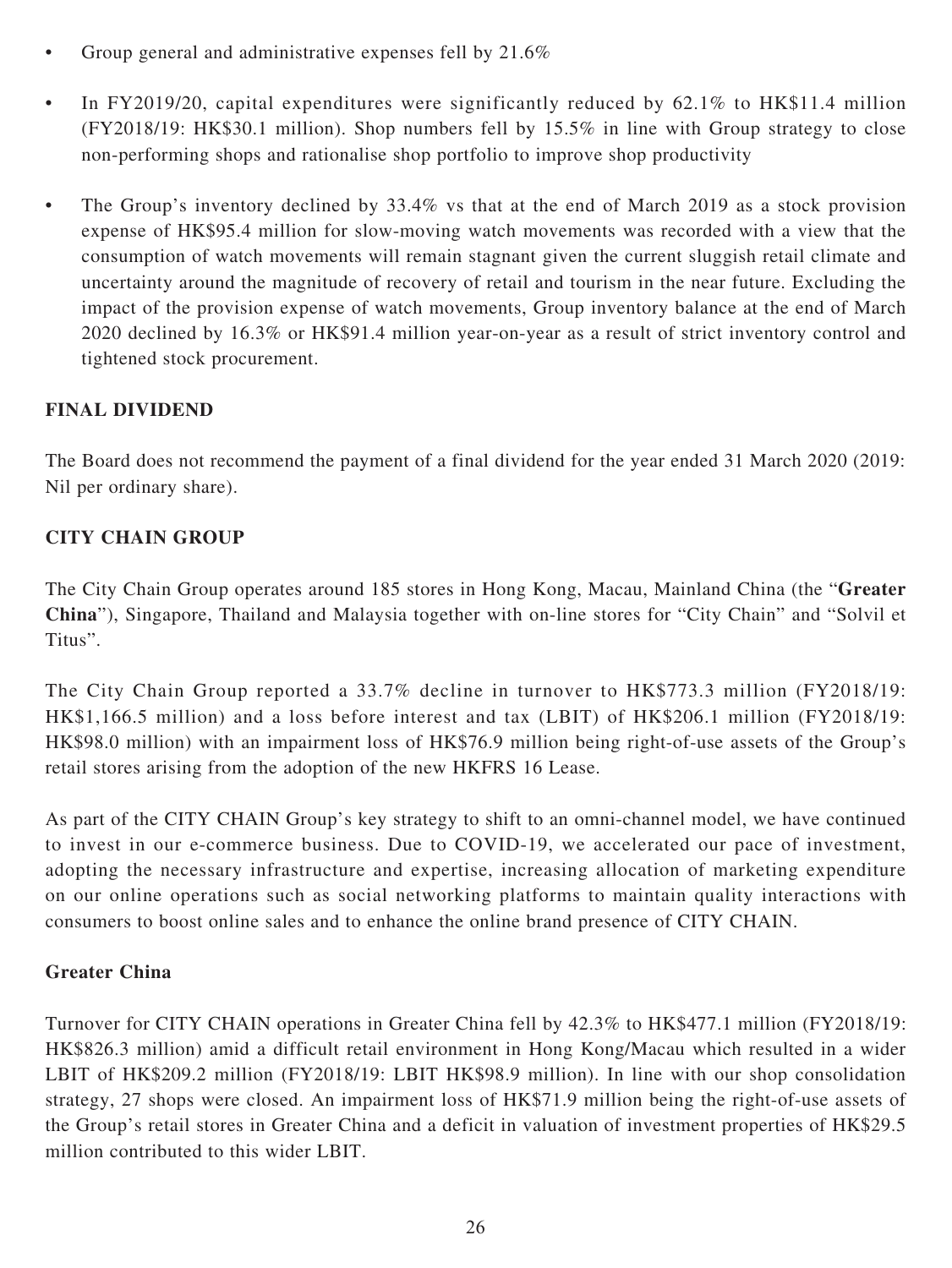Following streamlining operations, the operating expenses in Greater China fell by 21.7% in FY2019/20. This falling costs trend is expected to continue in FY2020/21.

Our online business in Hong Kong performed up to expectations whilst cost efficiencies at our Mainland China watch e-commerce business improved.

# **Southeast Asia**

Before the outbreak of COVID-19 in Q4 FY2019/20, our Southeast Asian operations in Singapore, Malaysia and Thailand were generally impacted by weak sentiment during the year due to declining country exports. Therefore, with less jobs and lower variable income, consumers were more conservative with spending. Since March 2020, the situation seriously worsened when economic activities were severely disrupted by lockdowns and movement controls imposed by individual governments as our physical stores were temporarily closed.

Turnover at our Southeast Asian operations declined by 12.9% to HK\$296.2 million (FY2018/19: HK\$340.2 million) with the number of shops falling by 6.6% due to the closure of certain nonperforming shops. Despite the challenging business environment, with continuous efforts on cost control and productivity improvement, our Southeast Asian operations reported an EBIT (excluding exchange difference) of HK\$3.1 million. (FY2018/19: HK\$3.4 million)

Due to our quicker pace of investment online, we saw an uplift in online sales together with a strengthening of our brand presence on different online market place platforms.

# **SUPPLY CHAIN MANAGEMENT AND WHOLESALE TRADING**

Turnover for this division comprising our supply chain and wholesale trading subsidiaries decreased moderately by 10.2% to HK\$261.5 million (FY2018/19: HK\$291.2 million) and a LBIT of HK\$65.0 million was posted. Excluding the provision expense of HK\$95.4 million for slow-moving watch movements, this division reported a profit during FY2019/20, a decrease of 24.2% compared with FY2018/19.

As the sole distributor for the "SEIKO" and "GRAND SEIKO" brand of watches in Hong Kong, Macau, Singapore, Brunei and Malaysia, our wholesale trading unit launched various marketing campaigns, which were well received, and with prompt service support promoted sell-through to retailers.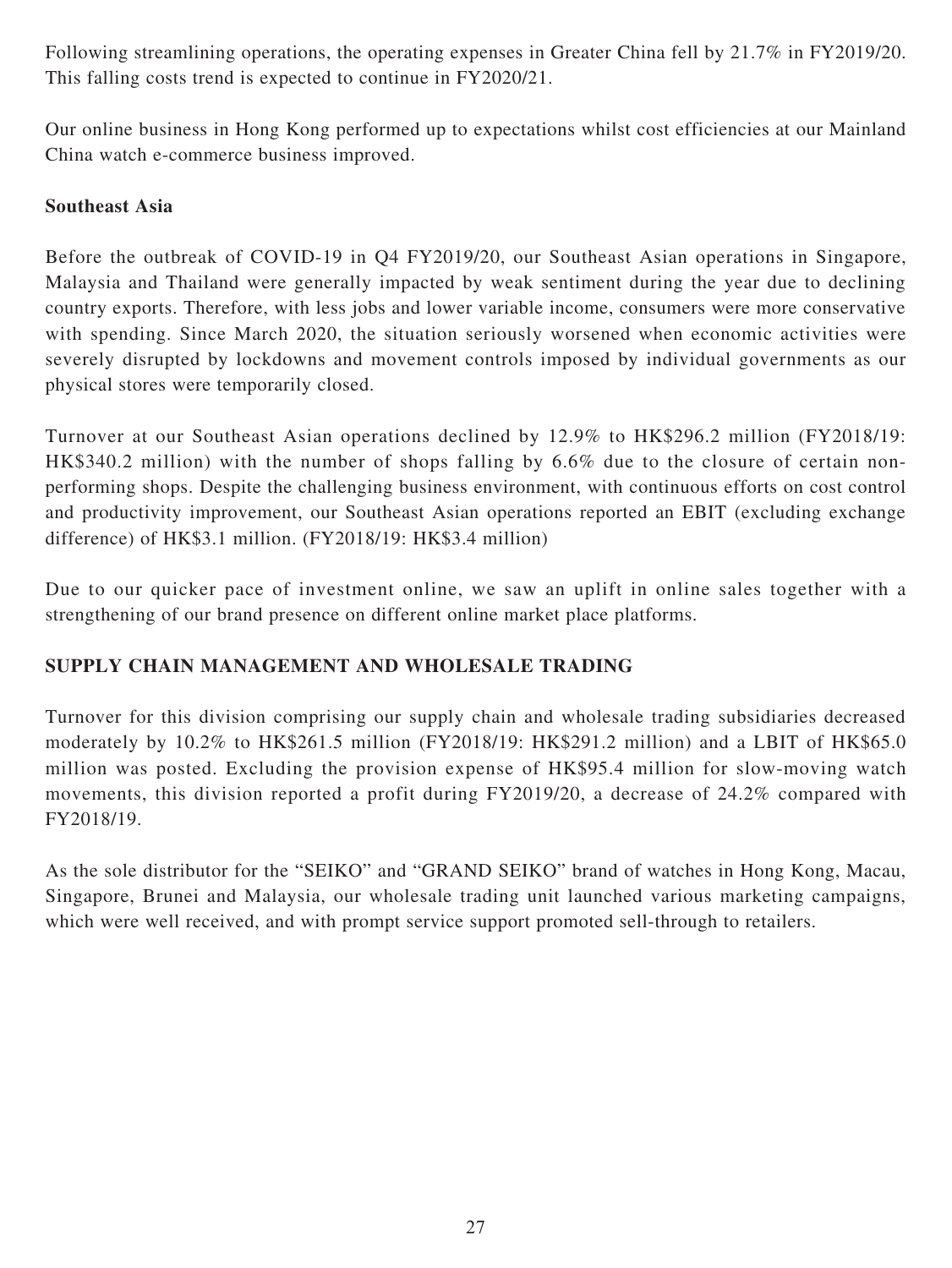## **COVID-19 AND THE SHORT TERM OUTLOOK**

In the territories where we operate, all of our stores have re-opened following the relaxation of controls by most governments. However, the outbreak and rapid spread of COVID-19 have caused seismic disruptions posing a significant threat to the global economy and the duration and true extent of these disruptions are uncertain, whilst closer to home here in Hong Kong, we still continue to feel the impact of ongoing socio-political tensions. These external conditions severely impacted Group turnover in April and May 2020, and amid such a challenging external environment, it is difficult to assess the economic recovery for the remaining 1H FY2020/21. The Group will continue to adopt appropriate measures to meet the headwinds, including closely monitoring cash flow, operating costs, capital expenditure, inventory management; closing non-performing shops and applying for COVID-19 related government relief/subsidies. The financial impact of cost containment measures will continue to be reflected in FY2020/21.

# **OUR COMMITMENT TO CHANGE**

We remain committed to an omni-channel business model and notwithstanding the harsh external conditions will continue not only to prioritise but also accelerate deployment of resources in this area. Therefore, in the coming months, we will invest in appropriate infrastructure to grow our online presence and also enhance synergies between our online and offline businesses.

## **FINANCE**

The Group's capital management, currency and interest rate movement are constantly monitored and reviewed by the management of the Group to address and manage relevant financial risks relating to the Group's operations. The Group maintains prudent treasury management policies to address liquidity to finance both short-term and long-term working capital needs for business operations. Funds are generated from business operating activities and banking facilities in the form of term loans and shortterm trading facilities. Forecast and actual cash flow analyses are continuously monitored. Maturity of assets and liabilities and requirement of financial resources for business operations are prudently managed.

Group gearing ratio was 88.6% (31 March 2019: 40.3%) with shareholders' funds standing at HK\$530.4 million (31 March 2019: HK\$985.0 million) and net debts of HK\$469.8 million (31 March 2019: HK\$396.8 million). The net debts are based on the bank borrowings of HK\$651.4 million (31 March 2019: HK\$688.3 million) less bank balance and cash of HK\$181.6 million (of the Group as at 31 March 2019: HK\$291.5 million) of which HK\$54.6 million were pledged (31 March 2019: HK\$56.6 million). The bank borrowings comprised of HK\$115.8 million repayable within one year and HK\$ 535.6 million with scheduled repayment after one year but repayable on demand and were classified as current liabilities. The increase in gearing ratio was due to the fact that certain non-cash expenses (such as stock provision and impairment of investment properties, right-of-use assets and intangible assets) were recorded during FY2019/20, and thus reducing shareholders' funds. The Group's cash inflow from its operations was HK\$159.1 million. Upon adoption of HKFRS 16 Leases, the repayment of lease liabilities is included in financing activities and therefore the cash inflow from its operations increased. The unutilized banking facilities as at 31 March 2020 was HK\$192 million.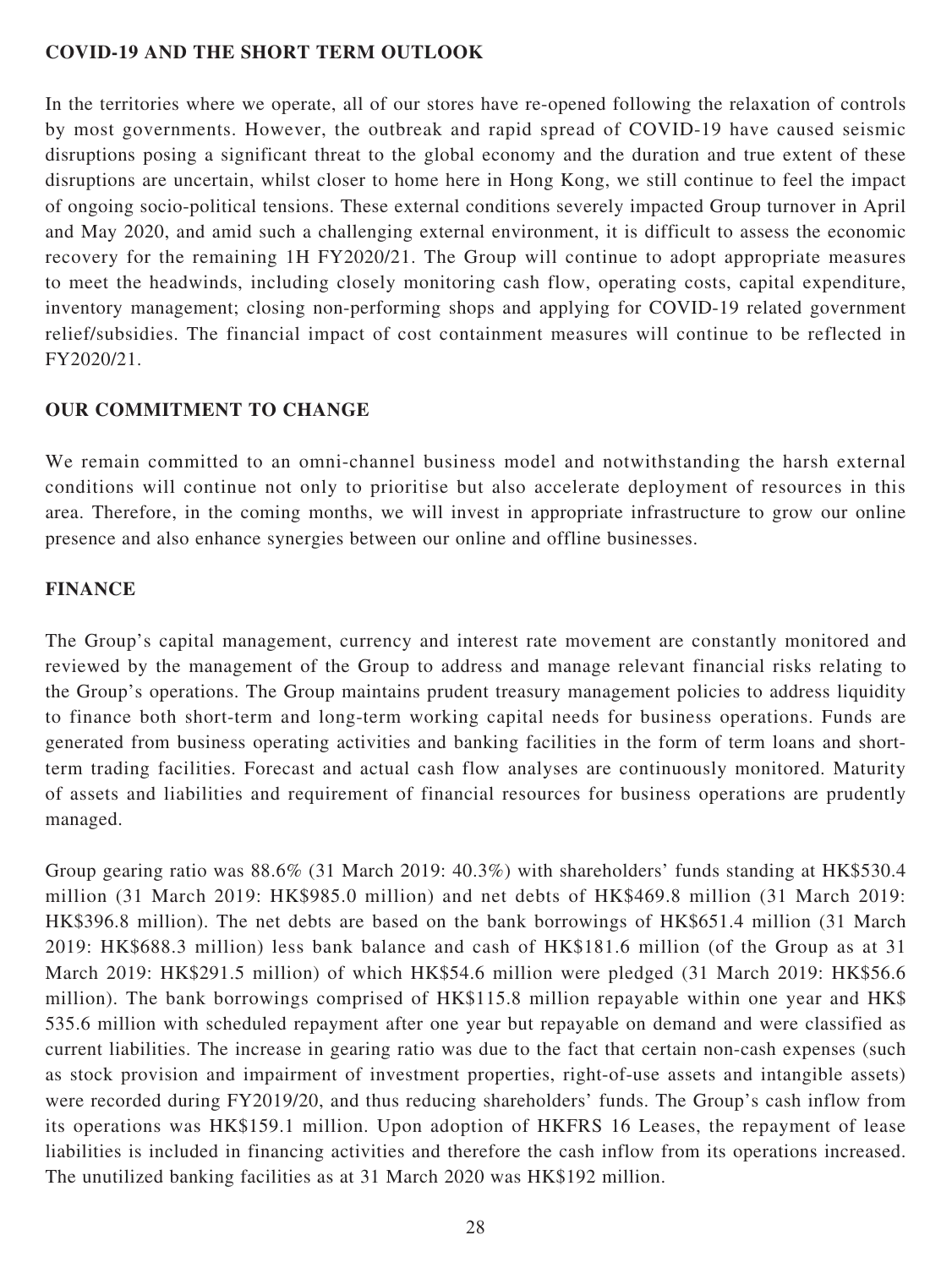The Group's major borrowings are in Hong Kong dollars and mostly based on a floating rate at HIBOR or bank prime lending rates. As major revenues of the Group are in Hong Kong dollars and Macanese Pataca, the natural hedge mechanism was applied.

As at 31 March 2020, the current assets and current liabilities were approximately HK\$718.1 million (31 March 2019: HK\$1,033.8 million) and HK\$1,017.6 million (31 March 2019: HK\$958.6 million), respectively. The current ratio was approximately 0.71 (1.08 as at 31 March 2019). On the adoption of HKFRS 16 Leases, the Group recognized the commitments under operating leases for future periods as lease liabilities, whereas, under the previous accounting standard, no such liabilities were required. Therefore, the net current assets is lower.

As at 31 March 2020, the Group's total equity funds amounted to HK\$537.1 million.

Prior to the date of this announcement, the Group obtained a one-off waiver from a bank from strict compliance with certain covenant requirements of bank borrowings amounting to HK\$429.697 million.

The Group does not use any financial instruments for hedging purposes.

The Group does not engage in speculative derivative trading.

As at 31 March 2020, the Group does not have any significant contingent liabilities.

The Group does not have plans for material investments or change of capital assets.

As at 31 March 2020, certain property, plant and equipment, investment properties and bank deposit amounting to HK\$640.4 million (31 March 2019: HK\$712.3 million) were pledged to secure banking facilities granted to the Group. Capital expenditures was under control and reduced to HK\$11.4 million (FY2018/19: HK\$30.1 million).

The investment properties were revalued by an independent valuer as at 31 March 2020. An impairment loss of HK\$66.3 million was recorded in the year ended 31 March 2020 accordingly.

The deferred tax asset balance decreased by HK\$11.2 million and this expense was charged to the income statement during the year ended 31 March 2020. The decrease was mainly from a decrease in tax losses recognised as deferred tax asset.

The annual results for FY2019/20 have been reviewed by the Audit Committee.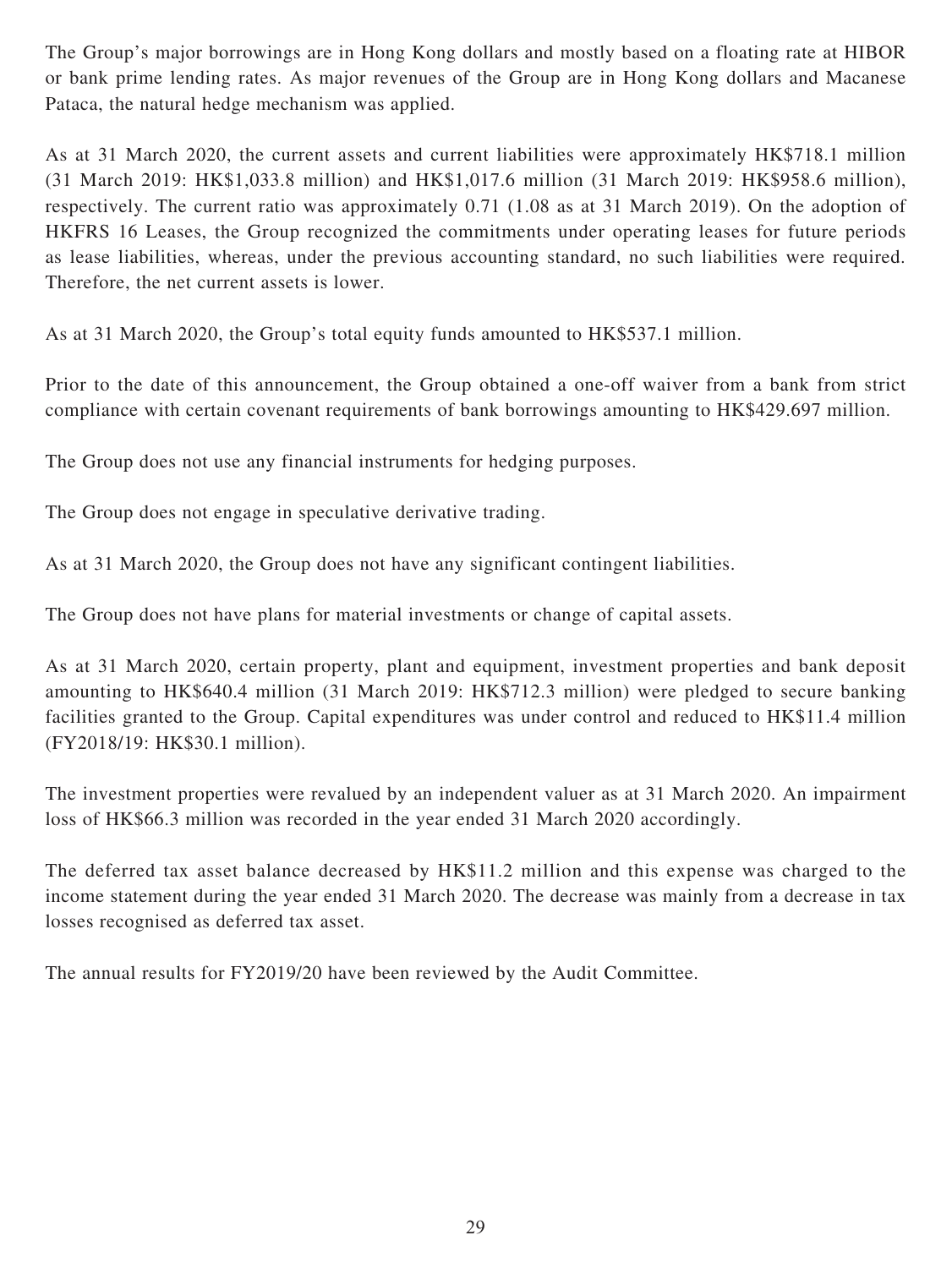# **NUMBER AND REMUNERATION OF EMPLOYEES, REMUNERATION POLICIES, BONUS AND TRAINING SCHEMES**

The Group's remuneration policies are reviewed on a regular basis and remuneration packages are in line with market practices in the relevant countries where the Group operates. As at 31 March 2020, the Group had around 1,120 employees (31 March 2019: 1,550). The Group offers KPI related bonuses to eligible employees based on the performance of the Group and the individual employee. The Group also provides related training programmes to improve the quality, competence and skills of its employees.

# **CLOSURE OF REGISTER OF MEMBERS**

To determine entitlement to attend and vote at the forthcoming Annual General Meeting on 28 August 2020 (Friday) (or any adjournment thereof), the Register of Members of the Company will be closed from 25 August 2020 (Tuesday) to 28 August 2020 (Friday) both days inclusive, during which period no transfer of shares will be effected.

All transfers accompanied by the relevant share certificates must be lodged with the Company's Hong Kong Share registrar, Computershare Hong Kong Investor Services Limited, Rooms 1712-1716, 17th Floor, Hopewell Centre, 183 Queen's Road East, Hong Kong for registration no later than 4:30 p.m. on 24 August 2020 (Monday).

# **PURCHASE, SALE OR REDEMPTION OF LISTED SECURITIES**

The Company has not redeemed any of its shares during the period. Neither the Company nor any of its subsidiaries has purchased or sold any of the Company's shares during the year.

# **SCOPE OF RSM HONG KONG**

The figures in respect of the Group's consolidated balance sheet, consolidated income statement, the consolidated statement of comprehensive income and the related notes thereto for the year ended 31 March 2020 as set out in this preliminary announcement have been agreed by the Group's auditor, RSM Hong Kong, to be the same as the figures set out in the Group's draft consolidated financial statements for the year. The work performed by RSM Hong Kong in this respect did not constitute an assurance engagement in accordance with Hong Kong Standards on Auditing, Hong Kong Standards on Review Engagements or Hong Kong Standards on Assurance Engagements issued by the Hong Kong Institute of Certified Public Accountants and consequently no assurance has been expressed by RSM Hong Kong on this preliminary announcement.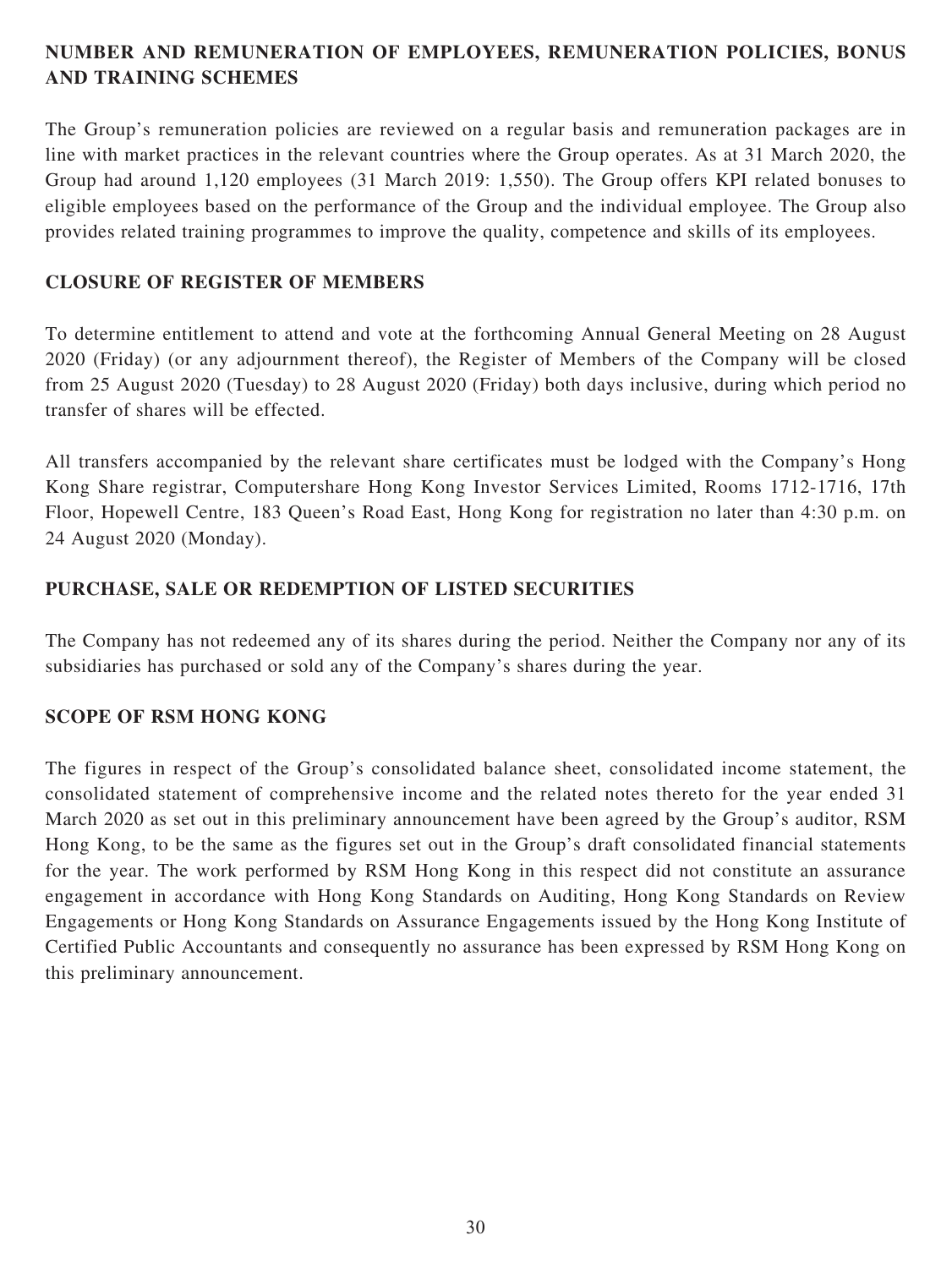## **CORPORATE GOVERNANCE**

During the year ended 31 March 2020, the Company has complied with the code provisions of the Code on Corporate Governance Practices (the "Code Provisions") as set out in Appendix 14 of the Rules Governing the Listing of Securities on The Stock Exchange of Hong Kong Limited ("Listing Rules"), except for the following deviations:

## **Code Provision A.2.1**

Under Code Provision A.2.1, the roles of Chairman and chief executive officer ("CEO") should be separate and should not be performed by the same individual. Under the current organisation structure of the Group, Mr. Joseph C.C. Wong is both the Chairman and CEO of the Group. The Company believes that with Mr. Joseph C.C. Wong acting as both Chairman and CEO, consistent leadership is ensured further enabling better strategic planning for the Group. The Board also believes that the non-separation of roles does not affect the balance of power and authority within the Board since the Board comprises of experienced and competent individuals, with the majority of the Board made up of independent nonexecutive directors.

## **Code Provision A.4.2**

Under Code Provision A.4.2, every director, including those appointed for a specific term, should be subject to retirement by rotation at least once every three years. Not all directors of the Company retire strictly under Code Provision A.4.2 but in accordance with the Company's Bye-Laws. Bye-Law 110(A) stipulates that one-third of the directors of the Company who have been longest serving in office since their last election, except the Chairman or CEO, shall retire from office by rotation at each annual general meeting.

## **Code Provision B.1.3**

This Code Provision deals with the terms of reference of a remuneration committee. The Company has adopted the terms of reference under Code Provision B.1.3 except that the terms of reference do not include reviewing and determining the remuneration packages of senior management. The Company believes that the remuneration packages of senior management should be the responsibility of the executive directors as they are in a better position to appraise the performance of senior management.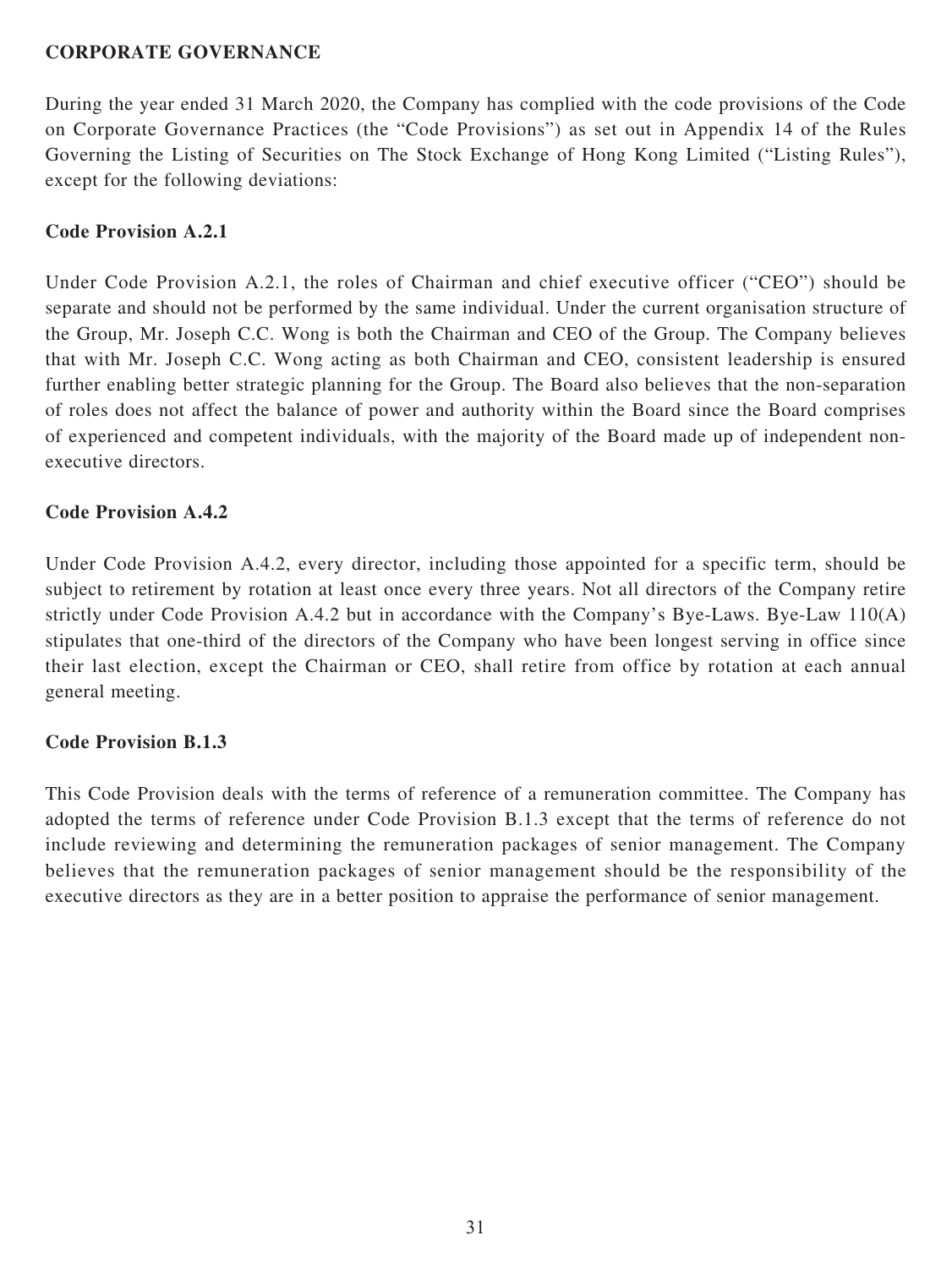## **Audit Committee**

The Audit Committee comprises of three independent non-executive directors; Mr. Nelson Wu Chun Sang (Chairman of the Audit Committee), Professor Lawrence Wu Chi Man and Dr. Agnes Kwong Yi Hang. The principal responsibilities of the Audit Committee include the review and supervision of the Group's financial reporting process, risk management and internal control systems and maintaining an appropriate relationship with the Company's external auditors. The Committee held five meetings on 19 November 2019, 1 April 2020, 16 April 2020, 22 April 2020 and 24 June 2020 to discuss matters, including, resignation of the Group's previous auditor, recommendation to appoint a replacement auditor, the Group's audit service plan, the review of accounting standards (including HKFRS 16 Leases), principles and practices adopted by the Group and other financial reporting matters; to ensure the completeness, accuracy and fairness of the financial statements of the Company; to discuss the effectiveness of the systems of risk management and internal controls throughout the Group including the adequacy of resources, qualifications and experience of staff of the Company's accounting and financial reporting function and their training programmes and budget; to review all significant business affairs managed by the executive directors in particular on continuing connected transactions and to review the Group's results for the year ended 31 March 2020 and interim results for FY2019/20 before they were presented to the Board, for approval.

## **Remuneration Committee**

The Remuneration Committee comprises of Professor Lawrence Wu Chi Man (Chairman of the Remuneration Committee), Mr. Nelson Wu Chun Sang, Dr. Agnes Kwong Yi Hang (all independent non-executive directors) and Mr. Joseph C.C. Wong (Group Chairman and CEO). By way of circular resolutions, and at a meeting held on 22 April 2020, the remuneration packages of the executive directors for FY2019/20 and the directors' fees for FY2019/20 for all directors were reviewed.

## **Nomination Committee**

The Nomination Committee comprises of Mr. Joseph C. C. Wong (Chairman of the Nomination Committee, Group Chairman and CEO) and three independent non-executive directors, namely, Mr. Wu Chun Sang, Professor Lawrence Wu Chi Man and Dr. Agnes Kwong Yi Hang.

Code Provision A.5.3 deals with the terms of reference of a Nomination Committee. The Company has adopted the terms of reference under Code Provision A.5.3. During the financial year, and up to the date of this Announcement, the Committee met once. The Committee considered the independence of the retiring independent non-executive directors and confirmed having received from each of the independent non-executive directors an annual confirmation of his/her independence. Dr. Agnes Kwong Yi Hang and Mr. Wu Chun Sang are due to retire at the forthcoming AGM. Dr. Agnes Kwong Yi Hang, being eligible has put forward herself for re-election, Mr. Wu Chun Sang has decided not to put himself forward for re-election. In the nomination process for a new independent non-executive director to take the place of Mr. Wu, the Committee has received and assessed the CVs of several prospective candidates. The Committee proposes the most appropriate individual with the right balance of skills, experience, and industry background for the position based on the Company's board diversity policies and nomination processes for appointment or election/re-election of directors. In line with the Group's